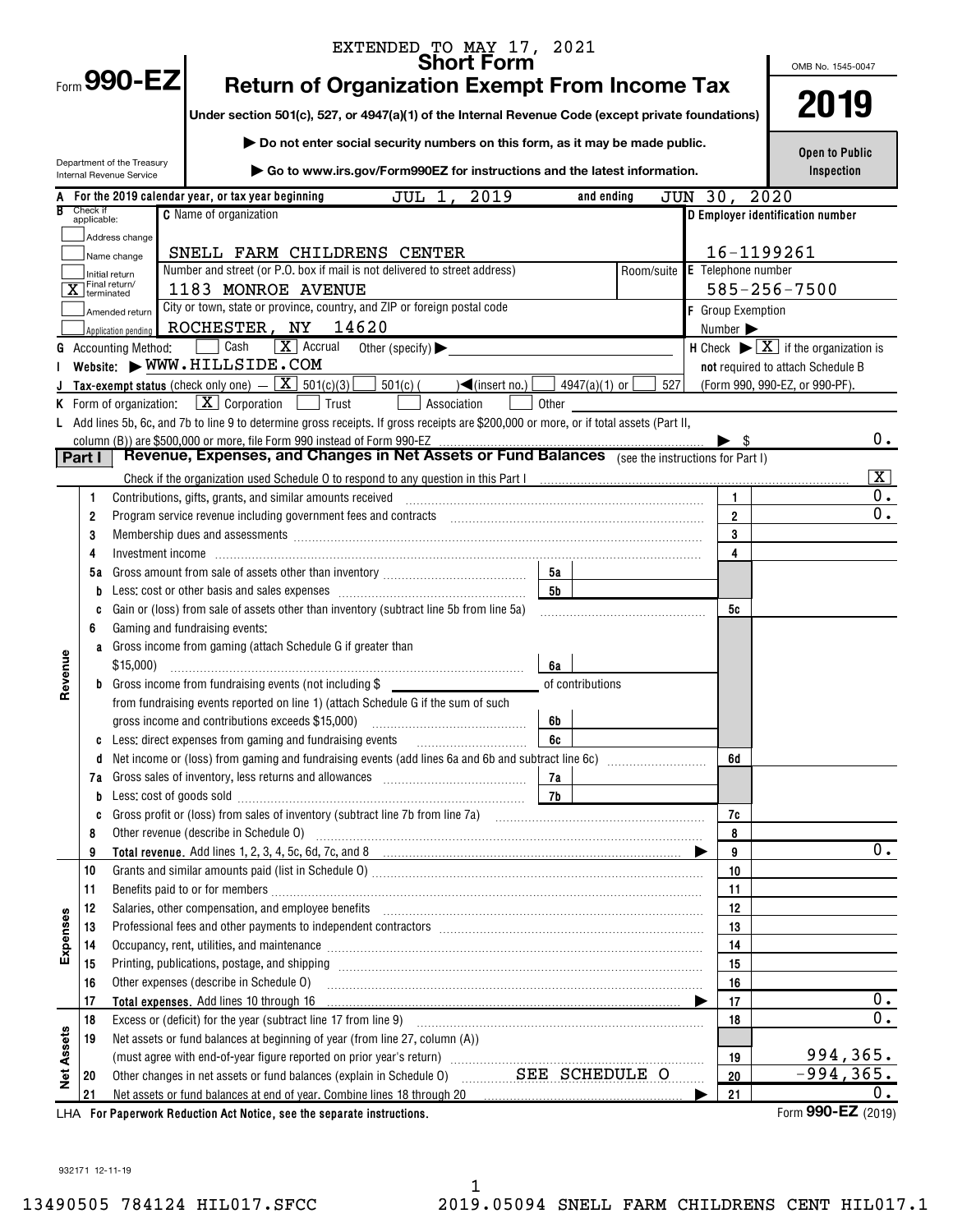| Form 990-EZ (2019)<br>Part II                                 | SNELL FARM CHILDRENS CENTER<br><b>Balance Sheets</b> (see the instructions for Part II)                                                                         |                     |                                            |                         | 16-1199261                           | Page 2                                    |
|---------------------------------------------------------------|-----------------------------------------------------------------------------------------------------------------------------------------------------------------|---------------------|--------------------------------------------|-------------------------|--------------------------------------|-------------------------------------------|
|                                                               |                                                                                                                                                                 |                     |                                            |                         |                                      |                                           |
|                                                               | Check if the organization used Schedule O to respond to any question in this Part II                                                                            |                     |                                            |                         |                                      | $\overline{\mathbf{x}}$                   |
|                                                               |                                                                                                                                                                 |                     | (A) Beginning of year                      |                         |                                      | (B) End of year                           |
| 22                                                            |                                                                                                                                                                 |                     | 1,500.                                     | 22                      |                                      | 0.                                        |
| 23                                                            |                                                                                                                                                                 |                     | 2,902,823.                                 | 23                      |                                      | $0$ .                                     |
| 24                                                            | Other assets (describe in Schedule 0) _______ SEE SCHEDULE O                                                                                                    |                     | 831,309.                                   | 24                      |                                      | 0.                                        |
| 25                                                            | Total assets <b>continuous continuous continuous continuous</b> continuous continuous continuous continuous continuous                                          |                     | 3,735,632.                                 | 25                      |                                      | 0.                                        |
| 26                                                            | Total liabilities (describe in Schedule 0) SEE SCHEDULE O                                                                                                       |                     | 2,741,267.                                 | 26                      |                                      | 0.                                        |
|                                                               |                                                                                                                                                                 |                     | 994,365.                                   | 27                      |                                      | 0.                                        |
| 27<br><b>Part III</b>                                         | Net assets or fund balances (line 27 of column (B) must agree with line 21)<br>Statement of Program Service Accomplishments (see the instructions for Part III) |                     |                                            |                         |                                      |                                           |
|                                                               |                                                                                                                                                                 |                     |                                            |                         |                                      | <b>Expenses</b><br>(Required for section) |
|                                                               | Check if the organization used Schedule O to respond to any question in this Part III                                                                           |                     |                                            | $\overline{\mathbf{X}}$ |                                      | $501(c)(3)$ and $501(c)(4)$               |
|                                                               | What is the organization's primary exempt purpose? SEE SCHEDULE O                                                                                               |                     |                                            |                         |                                      | organizations; optional for               |
|                                                               | Describe the organization's program service accomplishments for each of its three largest program services, as measured by expenses. In a clear and concise     |                     |                                            |                         | others.)                             |                                           |
|                                                               | manner, describe the services provided, the number of persons benefited, and other relevant information for each program title.                                 |                     |                                            |                         |                                      |                                           |
| 28                                                            | NO PROGRAMMATIC ACTIVITIES WERE CONDUCTED DURING THE                                                                                                            |                     |                                            |                         |                                      |                                           |
|                                                               | FILING YEAR, AS THE FILING ORGANIZATION WAS DISSOLVED ON                                                                                                        |                     |                                            |                         |                                      |                                           |
| 7/1/2019.                                                     |                                                                                                                                                                 |                     |                                            |                         |                                      |                                           |
|                                                               |                                                                                                                                                                 |                     |                                            |                         |                                      | $0 \cdot$                                 |
| (Grants \$                                                    |                                                                                                                                                                 |                     |                                            |                         | 128a I                               |                                           |
| 29                                                            |                                                                                                                                                                 |                     |                                            |                         |                                      |                                           |
|                                                               |                                                                                                                                                                 |                     |                                            |                         |                                      |                                           |
|                                                               |                                                                                                                                                                 |                     |                                            |                         |                                      |                                           |
| (Grants \$                                                    |                                                                                                                                                                 |                     |                                            |                         | 129al                                |                                           |
| 30                                                            |                                                                                                                                                                 |                     |                                            |                         |                                      |                                           |
|                                                               |                                                                                                                                                                 |                     |                                            |                         |                                      |                                           |
|                                                               |                                                                                                                                                                 |                     |                                            |                         |                                      |                                           |
|                                                               |                                                                                                                                                                 |                     |                                            |                         | 30a                                  |                                           |
| (Grants \$                                                    |                                                                                                                                                                 |                     |                                            |                         |                                      |                                           |
| 31 Other program services (describe in Schedule O)            |                                                                                                                                                                 |                     |                                            |                         |                                      |                                           |
| (Grants \$                                                    |                                                                                                                                                                 |                     |                                            |                         | 31a                                  |                                           |
| 32 Total program service expenses (add lines 28a through 31a) | List of Officers, Directors, Trustees, and Key Employees (list each one even if not compensated - see the instructions for Part IV)                             |                     |                                            |                         | 32                                   | $\overline{0}$ .                          |
| <b>Part IV</b>                                                |                                                                                                                                                                 |                     |                                            |                         |                                      |                                           |
|                                                               |                                                                                                                                                                 |                     |                                            |                         |                                      |                                           |
|                                                               | Check if the organization used Schedule O to respond to any question in this Part IV                                                                            |                     |                                            |                         |                                      |                                           |
|                                                               |                                                                                                                                                                 | (b) Average hours   | (C) Reportable                             |                         | $(d)$ Health benefits,               | (e) Estimated                             |
|                                                               | (a) Name and title                                                                                                                                              | per week devoted to | compensation (Forms                        |                         | contributions to<br>employee benefit | amount of other                           |
|                                                               |                                                                                                                                                                 | position            | W-2/1099-MISC)<br>(if not paid, enter -0-) |                         | plans, and deferred<br>compensation  | compensation                              |
|                                                               |                                                                                                                                                                 |                     |                                            |                         |                                      |                                           |
| DAVID L DUBOIS,                                               | JR.                                                                                                                                                             |                     |                                            |                         |                                      |                                           |
| <b>DIRECTOR</b>                                               |                                                                                                                                                                 | 0.00                | $0$ .                                      |                         | $0$ .                                | $0 \cdot$                                 |
| HARVEY TREMPER                                                |                                                                                                                                                                 |                     |                                            |                         |                                      |                                           |
| <b>DIRECTOR</b>                                               |                                                                                                                                                                 | 0.00                | $0$ .                                      |                         | $0$ .                                | $0_{.}$                                   |
| PAUL H. FORESTELL                                             |                                                                                                                                                                 |                     |                                            |                         |                                      |                                           |
| <b>DIRECTOR</b>                                               |                                                                                                                                                                 | 0.00                | $\mathbf 0$ .                              |                         | $\mathbf 0$ .                        | $0_{.}$                                   |
| DEBORAH DAUM                                                  |                                                                                                                                                                 |                     |                                            |                         |                                      |                                           |
| <b>CHAIR</b>                                                  |                                                                                                                                                                 | 0.00                | $\mathbf 0$ .                              |                         | 0.                                   |                                           |
| IRA GOLDMAN                                                   |                                                                                                                                                                 |                     |                                            |                         |                                      | $0_{.}$                                   |
|                                                               |                                                                                                                                                                 |                     |                                            |                         |                                      |                                           |
| <b>TREASURER</b>                                              |                                                                                                                                                                 | 0.00                | $\mathbf 0$ .                              |                         | 0.                                   | $0_{.}$                                   |
| <b>JO SLOVAK</b>                                              |                                                                                                                                                                 |                     |                                            |                         |                                      |                                           |
| VICE CHAIR/SECRETARY                                          |                                                                                                                                                                 | 0.00                | $\mathbf 0$ .                              |                         | $\mathbf 0$ .                        | $0_{.}$                                   |
| <b>MARIA CRISTALLI</b>                                        |                                                                                                                                                                 |                     |                                            |                         |                                      |                                           |
| CHIEF EXECUTIVE OFFICER                                       |                                                                                                                                                                 | 0.00                | $\mathbf 0$ .                              |                         | 0.                                   | $0_{.}$                                   |
| CHRISTOPHER PETERSON                                          |                                                                                                                                                                 |                     |                                            |                         |                                      |                                           |
| CHIEF FINANCIAL OFFICER                                       |                                                                                                                                                                 | 0.00                | $\mathbf 0$ .                              |                         | 0.                                   | 0.                                        |
|                                                               |                                                                                                                                                                 |                     |                                            |                         |                                      |                                           |
|                                                               |                                                                                                                                                                 |                     |                                            |                         |                                      |                                           |
|                                                               |                                                                                                                                                                 |                     |                                            |                         |                                      |                                           |
|                                                               |                                                                                                                                                                 |                     |                                            |                         |                                      |                                           |
|                                                               |                                                                                                                                                                 |                     |                                            |                         |                                      |                                           |
|                                                               |                                                                                                                                                                 |                     |                                            |                         |                                      |                                           |
|                                                               |                                                                                                                                                                 |                     |                                            |                         |                                      |                                           |
|                                                               |                                                                                                                                                                 |                     |                                            |                         |                                      |                                           |
|                                                               |                                                                                                                                                                 |                     |                                            |                         |                                      |                                           |
| 932172 12-11-19                                               |                                                                                                                                                                 | $\overline{a}$      |                                            |                         |                                      | Form 990-EZ (2019)                        |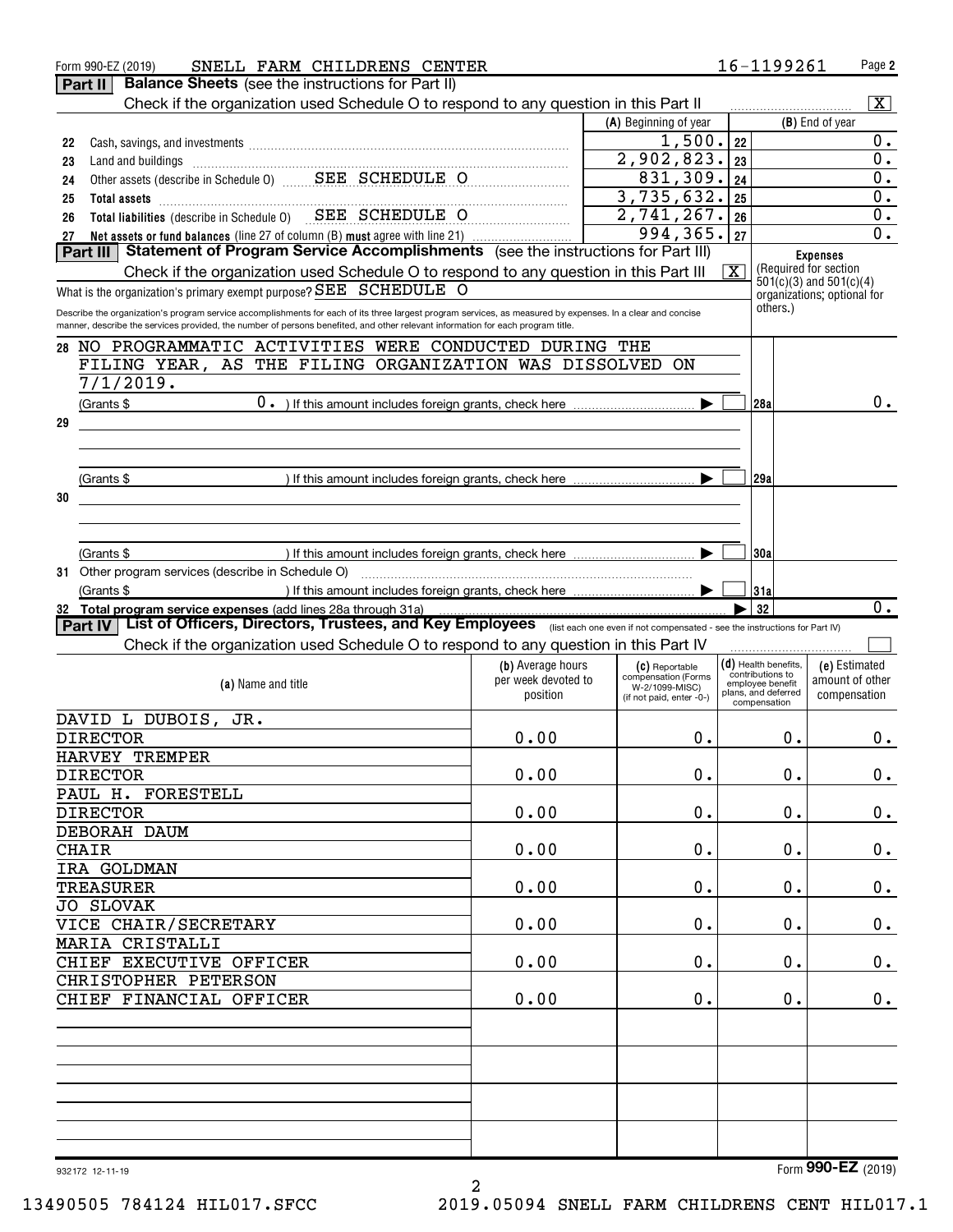|    | 16-1199261<br>SNELL FARM CHILDRENS CENTER<br>Form 990-EZ (2019)                                                                                                                                                                |                    |     | Page 3      |
|----|--------------------------------------------------------------------------------------------------------------------------------------------------------------------------------------------------------------------------------|--------------------|-----|-------------|
|    | Other Information (Note the Schedule A and personal benefit contract statement requirements in the<br>Part V                                                                                                                   |                    |     |             |
|    | instructions for Part V.) Check if the organization used Sch. O to respond to any question in this Part V                                                                                                                      |                    |     | X           |
|    |                                                                                                                                                                                                                                |                    |     | Yes No      |
| 33 | Did the organization engage in any significant activity not previously reported to the IRS? If "Yes," provide a detailed description of each                                                                                   |                    |     |             |
|    | activity in Schedule O                                                                                                                                                                                                         | 33                 |     | x           |
| 34 | Were any significant changes made to the organizing or governing documents? If "Yes," attach a conformed copy of the amended                                                                                                   |                    |     |             |
|    | documents if they reflect a change to the organization's name. Otherwise, explain the change on Schedule O. See instructions                                                                                                   | 34                 |     | x           |
|    | 35a Did the organization have unrelated business gross income of \$1,000 or more during the year from business activities (such as those reported                                                                              |                    |     |             |
|    | on lines 2, 6a, and 7a, among others)?                                                                                                                                                                                         | 35a                |     | x           |
|    |                                                                                                                                                                                                                                | 35 <sub>b</sub>    | N/A |             |
|    | c Was the organization a section 501(c)(4), 501(c)(5), or 501(c)(6) organization subject to section 6033(e) notice, reporting, and proxy tax                                                                                   |                    |     |             |
|    |                                                                                                                                                                                                                                | 35с                |     | x           |
| 36 | Did the organization undergo a liquidation, dissolution, termination, or significant disposition of net assets during the year? If "Yes,"                                                                                      |                    |     |             |
|    |                                                                                                                                                                                                                                | 36                 | X   |             |
|    | 37a Enter amount of political expenditures, direct or indirect, as described in the instructions $\Box$<br>$0$ .                                                                                                               |                    |     |             |
|    |                                                                                                                                                                                                                                | 37b                |     | $\mathbf X$ |
|    | 38a Did the organization borrow from, or make any loans to, any officer, director, trustee, or key employee; or were any such loans made                                                                                       |                    |     | $\mathbf X$ |
|    | 38 <sub>b</sub><br>N/A                                                                                                                                                                                                         | 38a                |     |             |
|    | Section 501(c)(7) organizations. Enter:                                                                                                                                                                                        |                    |     |             |
| 39 | N/A<br>39a                                                                                                                                                                                                                     |                    |     |             |
|    | N/A<br>39b                                                                                                                                                                                                                     |                    |     |             |
|    | 40a Section $501(c)(3)$ organizations. Enter amount of tax imposed on the organization during the year under:                                                                                                                  |                    |     |             |
|    | $0$ .                                                                                                                                                                                                                          |                    |     |             |
|    | <b>b</b> Section 501(c)(3), 501(c)(4), and 501(c)(29) organizations. Did the organization engage in any section 4958 excess benefit                                                                                            |                    |     |             |
|    | transaction during the year, or did it engage in an excess benefit transaction in a prior year that has not been reported on any                                                                                               |                    |     |             |
|    |                                                                                                                                                                                                                                | 40b                |     | х           |
|    | c Section 501(c)(3), 501(c)(4), and 501(c)(29) organizations. Enter amount of tax imposed on                                                                                                                                   |                    |     |             |
|    | 0.                                                                                                                                                                                                                             |                    |     |             |
|    | d Section 501(c)(3), 501(c)(4), and 501(c)(29) organizations. Enter amount of tax on line 40c reimbursed                                                                                                                       |                    |     |             |
|    | 0.<br>by the organization                                                                                                                                                                                                      |                    |     |             |
|    | e All organizations. At any time during the tax year, was the organization a party to a prohibited tax shelter                                                                                                                 |                    |     |             |
|    | transaction? If "Yes," complete Form 8886-T                                                                                                                                                                                    | 40e                |     | х           |
|    | 41 List the states with which a copy of this return is filed $\triangleright$ NY                                                                                                                                               |                    |     |             |
|    | Telephone no. $\triangleright$ 585–256–7500<br>42a The organization's books are in care of $\blacktriangleright$ CHRISTOPHER PETERSON, CFO                                                                                     |                    |     |             |
|    | $ZIP + 4$ $\triangleright$ 14620<br>Located at $\blacktriangleright$ 1183 MONROE AVENUE, ROCHESTER, NY                                                                                                                         |                    |     |             |
|    | <b>b</b> At any time during the calendar year, did the organization have an interest in or a signature or other authority                                                                                                      |                    |     |             |
|    | over a financial account in a foreign country (such as a bank account, securities account, or other financial                                                                                                                  |                    |     | Yes No      |
|    | account)?                                                                                                                                                                                                                      | 42b                |     | X           |
|    | If "Yes," enter the name of the foreign country $\blacktriangleright$                                                                                                                                                          |                    |     |             |
|    | See the instructions for exceptions and filing requirements for FinCEN Form 114, Report of Foreign Bank and Financial Accounts (FBAR).                                                                                         |                    |     | X           |
|    | If "Yes," enter the name of the foreign country                                                                                                                                                                                | 42c                |     |             |
| 43 | Section 4947(a)(1) nonexempt charitable trusts filing Form 990-EZ in lieu of Form 1041 - Check here [10][11][11][11] nonexempt charitable trusts filing Form 990-EZ in lieu of Form 1041 - Check here [11][11] nonexempt chara |                    |     |             |
|    |                                                                                                                                                                                                                                | N/A                |     |             |
|    |                                                                                                                                                                                                                                |                    |     |             |
|    |                                                                                                                                                                                                                                |                    |     | Yes No      |
|    | 44a Did the organization maintain any donor advised funds during the year? If "Yes," Form 990 must be completed instead of                                                                                                     |                    |     |             |
|    |                                                                                                                                                                                                                                | 44a                |     | X           |
|    | <b>b</b> Did the organization operate one or more hospital facilities during the year? If "Yes," Form 990 must be completed instead                                                                                            |                    |     |             |
|    |                                                                                                                                                                                                                                | 44b                |     | х           |
|    |                                                                                                                                                                                                                                | 44c                |     | $\mathbf X$ |
|    | d If "Yes" to line 44c, has the organization filed a Form 720 to report these payments? If "No," provide an explanation                                                                                                        |                    |     |             |
|    |                                                                                                                                                                                                                                | 44d                |     |             |
|    |                                                                                                                                                                                                                                | 45a                |     | X           |
|    | <b>b</b> Did the organization receive any payment from or engage in any transaction with a controlled entity within the meaning of section                                                                                     |                    |     |             |
|    |                                                                                                                                                                                                                                | 45b                |     |             |
|    |                                                                                                                                                                                                                                | Form 990-EZ (2019) |     |             |
|    | 932173 12-11-19                                                                                                                                                                                                                |                    |     |             |

3

13490505 784124 HIL017.SFCC 2019.05094 SNELL FARM CHILDRENS CENT HIL017.1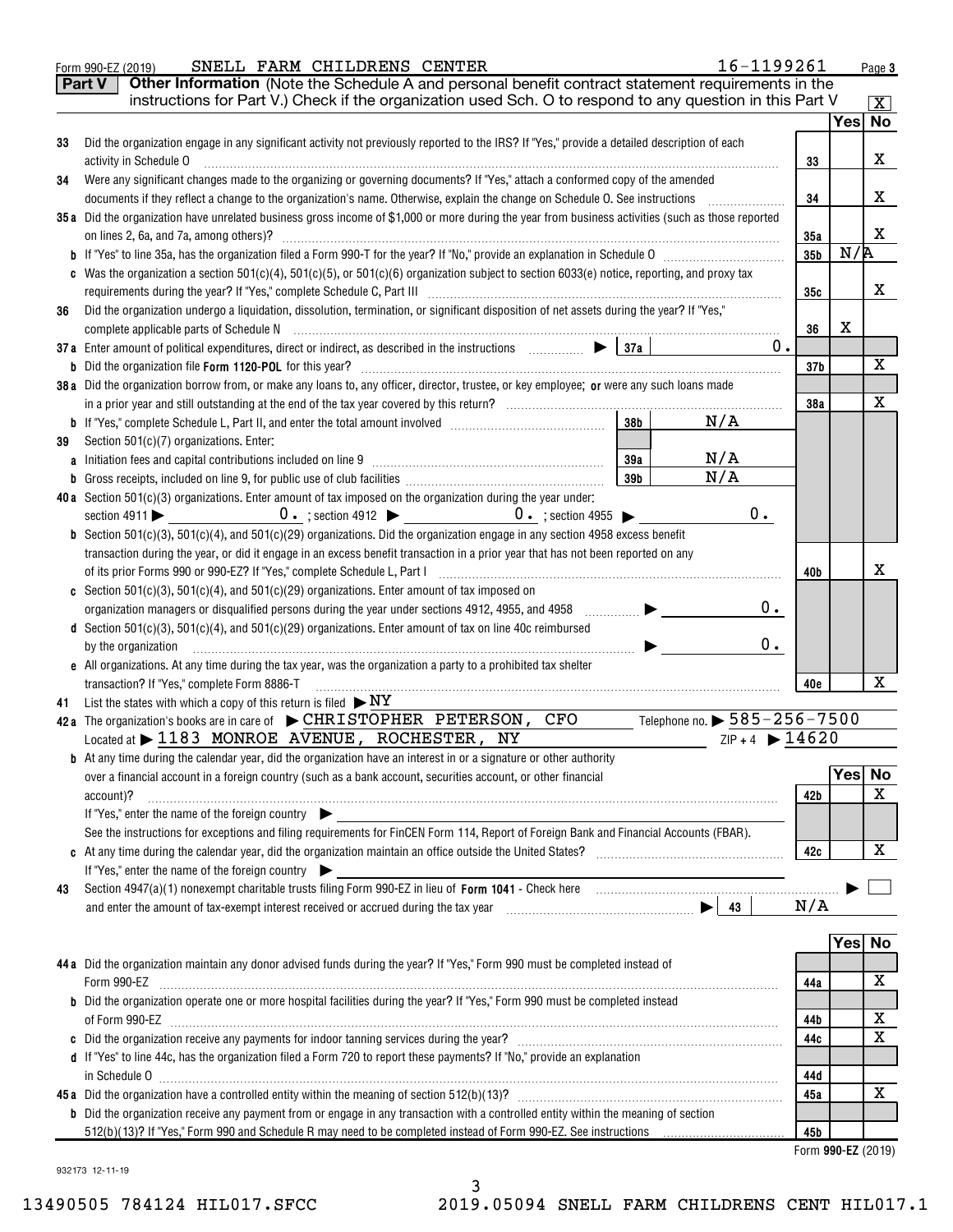| rorm 990-EZ (2019) | SNELL FARM CHILDRENS CENTER                                                                                                                                                |                       |                      |                     |                                       | 16-1199261                               |                    |                 | Page 4                  |
|--------------------|----------------------------------------------------------------------------------------------------------------------------------------------------------------------------|-----------------------|----------------------|---------------------|---------------------------------------|------------------------------------------|--------------------|-----------------|-------------------------|
|                    |                                                                                                                                                                            |                       |                      |                     |                                       |                                          |                    | Yes No          |                         |
| 46                 | Did the organization engage, directly or indirectly, in political campaign activities on behalf of or in opposition to candidates for public office?                       |                       |                      |                     |                                       |                                          |                    |                 |                         |
|                    | If "Yes," complete Schedule C, Part I                                                                                                                                      |                       |                      |                     |                                       |                                          | 46                 |                 | $\mathbf X$             |
| <b>Part VI</b>     | Section 501(c)(3) Organizations Only                                                                                                                                       |                       |                      |                     |                                       |                                          |                    |                 |                         |
|                    | All section 501(c)(3) organizations must answer questions 47-49b and 52, and complete the tables for lines 50 and 51.                                                      |                       |                      |                     |                                       |                                          |                    |                 |                         |
|                    |                                                                                                                                                                            |                       |                      |                     |                                       |                                          |                    |                 |                         |
|                    |                                                                                                                                                                            |                       |                      |                     |                                       |                                          |                    | Yes             | No                      |
| 47                 | Did the organization engage in lobbying activities or have a section 501(h) election in effect during the tax year? If "Yes," complete Sch. C, Part II                     |                       |                      |                     |                                       |                                          | 47                 |                 | $\overline{\mathbf{X}}$ |
| 48                 |                                                                                                                                                                            |                       |                      |                     |                                       |                                          | 48                 |                 | $\overline{\mathbf{X}}$ |
| 49 a               |                                                                                                                                                                            |                       |                      |                     |                                       |                                          | 49a                |                 | X                       |
| b.                 | If "Yes," was the related organization a section 527 organization?                                                                                                         |                       |                      |                     |                                       |                                          | 49b                |                 |                         |
| 50                 | Complete this table for the organization's five highest compensated employees (other than officers, directors, trustees, and key employees) who each received more         |                       |                      |                     |                                       |                                          |                    |                 |                         |
|                    | than \$100,000 of compensation from the organization. If there is none, enter "None."                                                                                      |                       |                      |                     |                                       |                                          |                    |                 |                         |
|                    | (a) Name and title of each employee                                                                                                                                        |                       |                      | (b) Average hours   | (C) Reportable                        | (d) Health benefits,<br>contributions to |                    | (e) Estimated   |                         |
|                    |                                                                                                                                                                            |                       |                      | per week devoted to | compensation (Forms<br>W-2/1099-MISC) | employee benefit                         |                    | amount of other |                         |
|                    |                                                                                                                                                                            | <b>NONE</b>           |                      | position            |                                       | plans, and deferred<br>compensation      |                    | compensation    |                         |
|                    |                                                                                                                                                                            |                       |                      |                     |                                       |                                          |                    |                 |                         |
|                    |                                                                                                                                                                            |                       |                      |                     |                                       |                                          |                    |                 |                         |
|                    |                                                                                                                                                                            |                       |                      |                     |                                       |                                          |                    |                 |                         |
|                    |                                                                                                                                                                            |                       |                      |                     |                                       |                                          |                    |                 |                         |
|                    |                                                                                                                                                                            |                       |                      |                     |                                       |                                          |                    |                 |                         |
|                    |                                                                                                                                                                            |                       |                      |                     |                                       |                                          |                    |                 |                         |
|                    |                                                                                                                                                                            |                       |                      |                     |                                       |                                          |                    |                 |                         |
|                    |                                                                                                                                                                            |                       |                      |                     |                                       |                                          |                    |                 |                         |
|                    |                                                                                                                                                                            |                       |                      |                     |                                       |                                          |                    |                 |                         |
|                    |                                                                                                                                                                            |                       |                      |                     |                                       |                                          |                    |                 |                         |
|                    | Total number of other employees paid over \$100,000 minimum control control of the material control of                                                                     |                       |                      |                     |                                       |                                          |                    |                 |                         |
|                    | organization. If there is none, enter "None,"<br>(a) Name and business address of each independent contractor                                                              |                       |                      |                     | (b) Type of service                   |                                          | (c) Compensation   |                 |                         |
|                    |                                                                                                                                                                            |                       |                      |                     |                                       |                                          |                    |                 |                         |
|                    |                                                                                                                                                                            |                       |                      |                     |                                       |                                          |                    |                 |                         |
|                    |                                                                                                                                                                            |                       |                      |                     |                                       |                                          |                    |                 |                         |
|                    |                                                                                                                                                                            |                       |                      |                     |                                       |                                          |                    |                 |                         |
|                    |                                                                                                                                                                            |                       |                      |                     |                                       |                                          |                    |                 |                         |
|                    | d Total number of other independent contractors each receiving over \$100,000 [11] [11] Total number of other independent contractors each receiving over \$100,000        |                       |                      |                     |                                       |                                          |                    |                 |                         |
| 52                 | Did the organization complete Schedule A? Note: All section 501(c)(3) organizations must attach a                                                                          |                       |                      |                     |                                       |                                          |                    |                 |                         |
|                    | completed Schedule A                                                                                                                                                       |                       |                      |                     |                                       |                                          | $\overline{X}$ Yes |                 | No.                     |
|                    | Under penalties of perjury, I declare that I have examined this return, including accompanying schedules and statements, and to the best of my knowledge and belief, it is |                       |                      |                     |                                       |                                          |                    |                 |                         |
|                    | true, correct, and complete. Declaration of preparer (other than officer) is based on all information of which preparer has any knowledge.                                 |                       |                      |                     |                                       |                                          |                    |                 |                         |
|                    |                                                                                                                                                                            |                       |                      |                     |                                       |                                          |                    |                 |                         |
| Sign               | ignature of office                                                                                                                                                         |                       |                      |                     |                                       |                                          |                    |                 |                         |
| <b>Here</b>        | <b>MARIA CRISTALLI,</b>                                                                                                                                                    | PRESIDENT & CEO       |                      |                     |                                       |                                          |                    |                 |                         |
|                    | Type or print name and title                                                                                                                                               |                       |                      |                     |                                       |                                          |                    |                 |                         |
|                    | Print/Type preparer's name                                                                                                                                                 |                       | Preparer's signature | Date                | Check                                 | <b>PTIN</b><br>if                        |                    |                 |                         |
|                    |                                                                                                                                                                            |                       |                      |                     | self-employed                         |                                          |                    |                 |                         |
| Paid               | NANCY J. SNYDER                                                                                                                                                            |                       |                      |                     |                                       | P01340545                                |                    |                 |                         |
| Preparer           | Firm's name $\triangleright$ BONADIO &                                                                                                                                     | $CO1$ ,<br><b>LKF</b> |                      |                     |                                       | Firm's EIN 16-1131146                    |                    |                 |                         |
| <b>Use Only</b>    | Firm's address > 171 SULLY'S TRAIL                                                                                                                                         |                       |                      |                     | Phone no.                             | 585)                                     | 381-1000           |                 |                         |
|                    |                                                                                                                                                                            |                       |                      |                     |                                       |                                          |                    |                 |                         |
|                    |                                                                                                                                                                            | PITTSFORD, NY 14534   |                      |                     |                                       |                                          | $\overline{X}$ Yes |                 |                         |
|                    | May the IRS discuss this return with the preparer shown above? See instructions                                                                                            |                       |                      |                     |                                       |                                          |                    |                 | No.                     |
|                    |                                                                                                                                                                            |                       |                      |                     |                                       |                                          | Form 990-EZ (2019) |                 |                         |

932174 12-11-19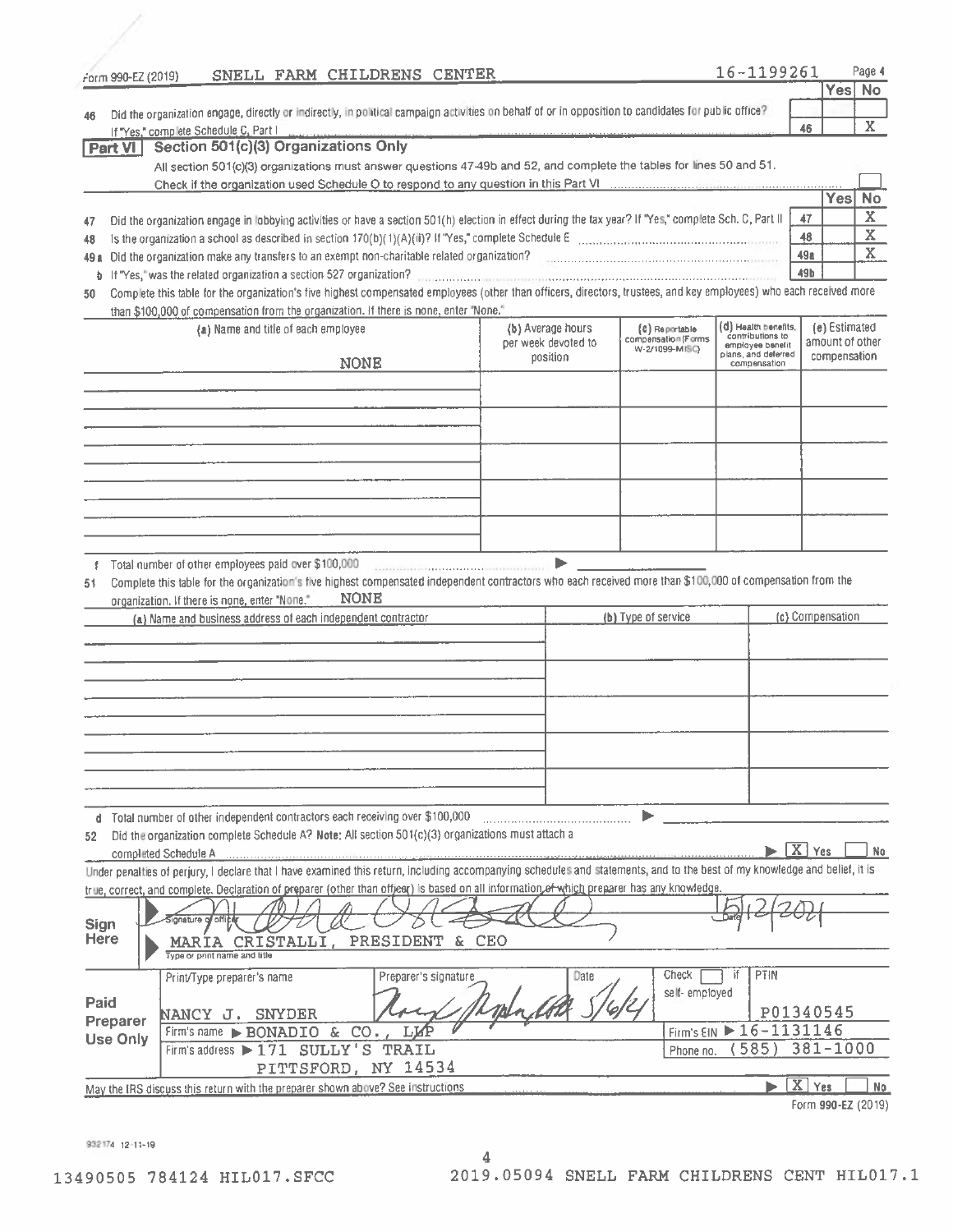| <b>SCHEDULE A</b> |
|-------------------|
|-------------------|

Department of the Treasury Internal Revenue Service

| (Form 990 or 990-EZ) |  |  |  |  |
|----------------------|--|--|--|--|
|----------------------|--|--|--|--|

# Public Charity Status and Public Support

Complete if the organization is a section 501(c)(3) organization or a section 4947(a)(1) nonexempt charitable trust.

| Attach to Form 990 or Form 990-EZ.

| Go to www.irs.gov/Form990 for instructions and the latest information.

| OMB No. 1545-0047     |
|-----------------------|
|                       |
|                       |
| <b>Open to Public</b> |
| Inspection            |

| Name of the organization |  |  |  |
|--------------------------|--|--|--|
|--------------------------|--|--|--|

|                |                             | Name of the organization                                                                                                                      |          |                                                        |                                                                |    |                            |            | <b>Employer identification number</b> |  |  |
|----------------|-----------------------------|-----------------------------------------------------------------------------------------------------------------------------------------------|----------|--------------------------------------------------------|----------------------------------------------------------------|----|----------------------------|------------|---------------------------------------|--|--|
|                | SNELL FARM CHILDRENS CENTER |                                                                                                                                               |          |                                                        |                                                                |    |                            | 16-1199261 |                                       |  |  |
| <b>Part I</b>  |                             | Reason for Public Charity Status (All organizations must complete this part.) See instructions.                                               |          |                                                        |                                                                |    |                            |            |                                       |  |  |
|                |                             | The organization is not a private foundation because it is: (For lines 1 through 12, check only one box.)                                     |          |                                                        |                                                                |    |                            |            |                                       |  |  |
| 1              |                             | A church, convention of churches, or association of churches described in section 170(b)(1)(A)(i).                                            |          |                                                        |                                                                |    |                            |            |                                       |  |  |
| 2              |                             | A school described in section 170(b)(1)(A)(ii). (Attach Schedule E (Form 990 or 990-EZ).)                                                     |          |                                                        |                                                                |    |                            |            |                                       |  |  |
| з              |                             | A hospital or a cooperative hospital service organization described in section 170(b)(1)(A)(iii).                                             |          |                                                        |                                                                |    |                            |            |                                       |  |  |
|                |                             | A medical research organization operated in conjunction with a hospital described in section 170(b)(1)(A)(iii). Enter the hospital's name,    |          |                                                        |                                                                |    |                            |            |                                       |  |  |
|                |                             | city, and state:                                                                                                                              |          |                                                        |                                                                |    |                            |            |                                       |  |  |
| 5              |                             | An organization operated for the benefit of a college or university owned or operated by a governmental unit described in                     |          |                                                        |                                                                |    |                            |            |                                       |  |  |
|                |                             | section 170(b)(1)(A)(iv). (Complete Part II.)                                                                                                 |          |                                                        |                                                                |    |                            |            |                                       |  |  |
| 6              |                             | A federal, state, or local government or governmental unit described in section 170(b)(1)(A)(v).                                              |          |                                                        |                                                                |    |                            |            |                                       |  |  |
| $\overline{7}$ | $\lfloor x \rfloor$         | An organization that normally receives a substantial part of its support from a governmental unit or from the general public described in     |          |                                                        |                                                                |    |                            |            |                                       |  |  |
|                |                             | section 170(b)(1)(A)(vi). (Complete Part II.)                                                                                                 |          |                                                        |                                                                |    |                            |            |                                       |  |  |
| 8              |                             | A community trust described in section 170(b)(1)(A)(vi). (Complete Part II.)                                                                  |          |                                                        |                                                                |    |                            |            |                                       |  |  |
| 9              |                             | An agricultural research organization described in section 170(b)(1)(A)(ix) operated in conjunction with a land-grant college                 |          |                                                        |                                                                |    |                            |            |                                       |  |  |
|                |                             | or university or a non-land-grant college of agriculture (see instructions). Enter the name, city, and state of the college or                |          |                                                        |                                                                |    |                            |            |                                       |  |  |
|                |                             | university:                                                                                                                                   |          |                                                        |                                                                |    |                            |            |                                       |  |  |
| 10             |                             | An organization that normally receives: (1) more than 33 1/3% of its support from contributions, membership fees, and gross receipts from     |          |                                                        |                                                                |    |                            |            |                                       |  |  |
|                |                             | activities related to its exempt functions - subject to certain exceptions, and (2) no more than 33 1/3% of its support from gross investment |          |                                                        |                                                                |    |                            |            |                                       |  |  |
|                |                             | income and unrelated business taxable income (less section 511 tax) from businesses acquired by the organization after June 30, 1975.         |          |                                                        |                                                                |    |                            |            |                                       |  |  |
|                |                             | See section 509(a)(2). (Complete Part III.)                                                                                                   |          |                                                        |                                                                |    |                            |            |                                       |  |  |
| 11             |                             | An organization organized and operated exclusively to test for public safety. See section 509(a)(4).                                          |          |                                                        |                                                                |    |                            |            |                                       |  |  |
| 12             |                             | An organization organized and operated exclusively for the benefit of, to perform the functions of, or to carry out the purposes of one or    |          |                                                        |                                                                |    |                            |            |                                       |  |  |
|                |                             | more publicly supported organizations described in section 509(a)(1) or section 509(a)(2). See section 509(a)(3). Check the box in            |          |                                                        |                                                                |    |                            |            |                                       |  |  |
|                |                             | lines 12a through 12d that describes the type of supporting organization and complete lines 12e, 12f, and 12g.                                |          |                                                        |                                                                |    |                            |            |                                       |  |  |
| а              |                             | Type I. A supporting organization operated, supervised, or controlled by its supported organization(s), typically by giving                   |          |                                                        |                                                                |    |                            |            |                                       |  |  |
|                |                             | the supported organization(s) the power to regularly appoint or elect a majority of the directors or trustees of the supporting               |          |                                                        |                                                                |    |                            |            |                                       |  |  |
|                |                             | organization. You must complete Part IV, Sections A and B.                                                                                    |          |                                                        |                                                                |    |                            |            |                                       |  |  |
| b              |                             | Type II. A supporting organization supervised or controlled in connection with its supported organization(s), by having                       |          |                                                        |                                                                |    |                            |            |                                       |  |  |
|                |                             | control or management of the supporting organization vested in the same persons that control or manage the supported                          |          |                                                        |                                                                |    |                            |            |                                       |  |  |
|                |                             | organization(s). You must complete Part IV, Sections A and C.                                                                                 |          |                                                        |                                                                |    |                            |            |                                       |  |  |
| с              |                             | Type III functionally integrated. A supporting organization operated in connection with, and functionally integrated with,                    |          |                                                        |                                                                |    |                            |            |                                       |  |  |
|                |                             | its supported organization(s) (see instructions). You must complete Part IV, Sections A, D, and E.                                            |          |                                                        |                                                                |    |                            |            |                                       |  |  |
| d              |                             | Type III non-functionally integrated. A supporting organization operated in connection with its supported organization(s)                     |          |                                                        |                                                                |    |                            |            |                                       |  |  |
|                |                             | that is not functionally integrated. The organization generally must satisfy a distribution requirement and an attentiveness                  |          |                                                        |                                                                |    |                            |            |                                       |  |  |
|                |                             | requirement (see instructions). You must complete Part IV, Sections A and D, and Part V.                                                      |          |                                                        |                                                                |    |                            |            |                                       |  |  |
| е              |                             | Check this box if the organization received a written determination from the IRS that it is a Type I, Type II, Type III                       |          |                                                        |                                                                |    |                            |            |                                       |  |  |
|                |                             | functionally integrated, or Type III non-functionally integrated supporting organization.                                                     |          |                                                        |                                                                |    |                            |            |                                       |  |  |
|                |                             | Enter the number of supported organizations                                                                                                   |          |                                                        |                                                                |    |                            |            |                                       |  |  |
|                |                             | Provide the following information about the supported organization(s).                                                                        |          |                                                        |                                                                |    |                            |            |                                       |  |  |
|                |                             | (i) Name of supported                                                                                                                         | (ii) EIN | (iii) Type of organization<br>(described on lines 1-10 | (iv) Is the organization listed<br>in your governing document? |    | (v) Amount of monetary     |            | (vi) Amount of other                  |  |  |
|                |                             | organization                                                                                                                                  |          | above (see instructions))                              | Yes                                                            | No | support (see instructions) |            | support (see instructions)            |  |  |
|                |                             |                                                                                                                                               |          |                                                        |                                                                |    |                            |            |                                       |  |  |
|                |                             |                                                                                                                                               |          |                                                        |                                                                |    |                            |            |                                       |  |  |
|                |                             |                                                                                                                                               |          |                                                        |                                                                |    |                            |            |                                       |  |  |
|                |                             |                                                                                                                                               |          |                                                        |                                                                |    |                            |            |                                       |  |  |
|                |                             |                                                                                                                                               |          |                                                        |                                                                |    |                            |            |                                       |  |  |
|                |                             |                                                                                                                                               |          |                                                        |                                                                |    |                            |            |                                       |  |  |
|                |                             |                                                                                                                                               |          |                                                        |                                                                |    |                            |            |                                       |  |  |
|                |                             |                                                                                                                                               |          |                                                        |                                                                |    |                            |            |                                       |  |  |
|                |                             |                                                                                                                                               |          |                                                        |                                                                |    |                            |            |                                       |  |  |
|                |                             |                                                                                                                                               |          |                                                        |                                                                |    |                            |            |                                       |  |  |
| Total          |                             |                                                                                                                                               |          |                                                        |                                                                |    |                            |            |                                       |  |  |

LHA For Paperwork Reduction Act Notice, see the Instructions for Form 990 or 990-EZ. 932021 09-25-19 Schedule A (Form 990 or 990-EZ) 2019 5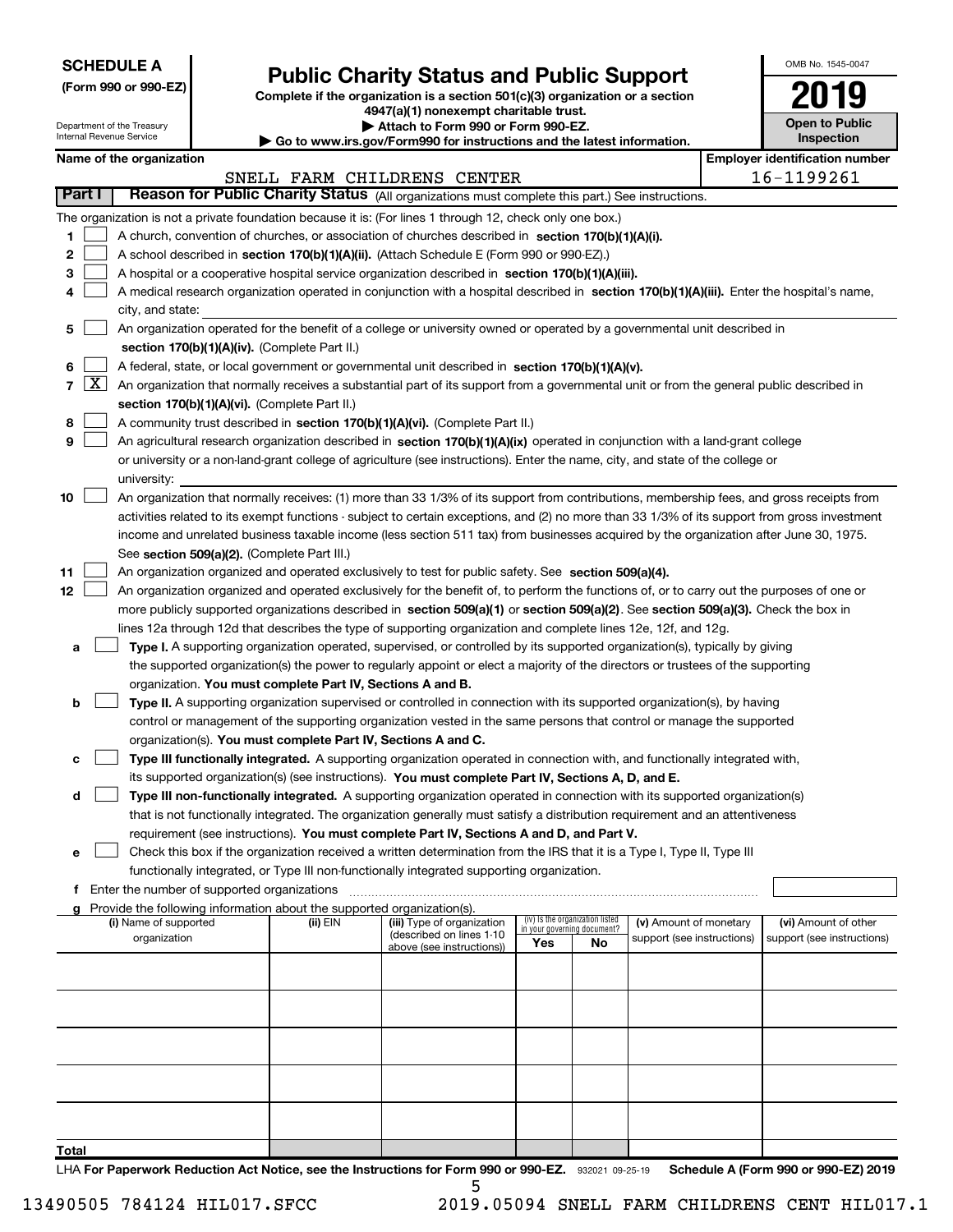### Schedule A (Form 990 or 990-EZ) 2019 SNELL FARM CHILDRENS CENTER  $16-1199261$  Page

16-1199261 Page 2

(Complete only if you checked the box on line 5, 7, or 8 of Part I or if the organization failed to qualify under Part III. If the organization fails to qualify under the tests listed below, please complete Part III.) Part II | Support Schedule for Organizations Described in Sections 170(b)(1)(A)(iv) and 170(b)(1)(A)(vi)

|    | <b>Section A. Public Support</b>                                                                                                                                              |          |            |            |            |          |                                |  |
|----|-------------------------------------------------------------------------------------------------------------------------------------------------------------------------------|----------|------------|------------|------------|----------|--------------------------------|--|
|    | Calendar year (or fiscal year beginning in)                                                                                                                                   | (a) 2015 | (b) 2016   | $(c)$ 2017 | $(d)$ 2018 | (e) 2019 | (f) Total                      |  |
|    | 1 Gifts, grants, contributions, and                                                                                                                                           |          |            |            |            |          |                                |  |
|    | membership fees received. (Do not                                                                                                                                             |          |            |            |            |          |                                |  |
|    | include any "unusual grants.")                                                                                                                                                | 4481186. | 4227796.   | 4444027.   | 6009994.   |          | 0.19163003.                    |  |
|    | 2 Tax revenues levied for the organ-                                                                                                                                          |          |            |            |            |          |                                |  |
|    | ization's benefit and either paid to                                                                                                                                          |          |            |            |            |          |                                |  |
|    | or expended on its behalf                                                                                                                                                     |          |            |            |            |          |                                |  |
|    | 3 The value of services or facilities                                                                                                                                         |          |            |            |            |          |                                |  |
|    | furnished by a governmental unit to                                                                                                                                           |          |            |            |            |          |                                |  |
|    | the organization without charge                                                                                                                                               |          |            |            |            |          |                                |  |
|    | 4 Total. Add lines 1 through 3                                                                                                                                                | 4481186. | 4227796.   | 4444027.   | 6009994.   |          | 19163003.                      |  |
| 5. | The portion of total contributions                                                                                                                                            |          |            |            |            |          |                                |  |
|    | by each person (other than a                                                                                                                                                  |          |            |            |            |          |                                |  |
|    | governmental unit or publicly                                                                                                                                                 |          |            |            |            |          |                                |  |
|    | supported organization) included                                                                                                                                              |          |            |            |            |          |                                |  |
|    | on line 1 that exceeds 2% of the                                                                                                                                              |          |            |            |            |          |                                |  |
|    | amount shown on line 11,                                                                                                                                                      |          |            |            |            |          |                                |  |
|    | column (f)                                                                                                                                                                    |          |            |            |            |          |                                |  |
|    | 6 Public support. Subtract line 5 from line 4.                                                                                                                                |          |            |            |            |          | 19163003.                      |  |
|    | <b>Section B. Total Support</b>                                                                                                                                               |          |            |            |            |          |                                |  |
|    | Calendar year (or fiscal year beginning in)                                                                                                                                   | (a) 2015 | $(b)$ 2016 | $(c)$ 2017 | $(d)$ 2018 | (e) 2019 | <u>  (f) Total</u><br>19163003 |  |
|    | <b>7</b> Amounts from line 4                                                                                                                                                  | 4481186. | 4227796.   | 4444027.   | 6009994.   |          |                                |  |
| 8  | Gross income from interest,                                                                                                                                                   |          |            |            |            |          |                                |  |
|    | dividends, payments received on                                                                                                                                               |          |            |            |            |          |                                |  |
|    | securities loans, rents, royalties,                                                                                                                                           |          |            |            |            |          |                                |  |
|    | and income from similar sources                                                                                                                                               | 584.     | 741.       | 1,662.     | 2,448.     | 0.       | 5,435.                         |  |
|    | 9 Net income from unrelated business                                                                                                                                          |          |            |            |            |          |                                |  |
|    | activities, whether or not the                                                                                                                                                |          |            |            |            |          |                                |  |
|    | business is regularly carried on                                                                                                                                              |          |            |            |            |          |                                |  |
|    | 10 Other income. Do not include gain                                                                                                                                          |          |            |            |            |          |                                |  |
|    | or loss from the sale of capital                                                                                                                                              |          |            |            |            |          |                                |  |
|    | assets (Explain in Part VI.)                                                                                                                                                  | 12,429.  | 11,989.    | 12,029.    | 400.       |          | 36,847 <b>.</b><br>19205285.   |  |
|    | 11 Total support. Add lines 7 through 10                                                                                                                                      |          |            |            |            |          |                                |  |
|    | 12 Gross receipts from related activities, etc. (see instructions)                                                                                                            |          |            |            |            | 12       |                                |  |
|    | 13 First five years. If the Form 990 is for the organization's first, second, third, fourth, or fifth tax year as a section 501(c)(3)                                         |          |            |            |            |          |                                |  |
|    | organization, check this box and stop here<br><b>Section C. Computation of Public Support Percentage</b>                                                                      |          |            |            |            |          |                                |  |
|    |                                                                                                                                                                               |          |            |            |            |          | 99.78                          |  |
|    |                                                                                                                                                                               |          |            |            |            | 14<br>15 | %<br>99.76                     |  |
|    | 16a 33 1/3% support test - 2019. If the organization did not check the box on line 13, and line 14 is 33 1/3% or more, check this box and                                     |          |            |            |            |          | $\%$                           |  |
|    | stop here. The organization qualifies as a publicly supported organization                                                                                                    |          |            |            |            |          | $\blacktriangleright$ $\mid$ X |  |
|    | b 33 1/3% support test - 2018. If the organization did not check a box on line 13 or 16a, and line 15 is 33 1/3% or more, check this box                                      |          |            |            |            |          |                                |  |
|    | and stop here. The organization qualifies as a publicly supported organization                                                                                                |          |            |            |            |          |                                |  |
|    | 17a 10% -facts-and-circumstances test - 2019. If the organization did not check a box on line 13, 16a, or 16b, and line 14 is 10% or more,                                    |          |            |            |            |          |                                |  |
|    | and if the organization meets the "facts-and-circumstances" test, check this box and stop here. Explain in Part VI how the organization                                       |          |            |            |            |          |                                |  |
|    | meets the "facts-and-circumstances" test. The organization qualifies as a publicly supported organization                                                                     |          |            |            |            |          |                                |  |
|    | b 10% -facts-and-circumstances test - 2018. If the organization did not check a box on line 13, 16a, 16b, or 17a, and line 15 is 10% or                                       |          |            |            |            |          |                                |  |
|    | more, and if the organization meets the "facts-and-circumstances" test, check this box and stop here. Explain in Part VI how the                                              |          |            |            |            |          |                                |  |
|    | organization meets the "facts-and-circumstances" test. The organization qualifies as a publicly supported organization                                                        |          |            |            |            |          |                                |  |
|    |                                                                                                                                                                               |          |            |            |            |          |                                |  |
|    | 18 Private foundation. If the organization did not check a box on line 13, 16a, 16b, 17a, or 17b, check this box and see instructions<br>Schedule A (Form 990 or 990-EZ) 2019 |          |            |            |            |          |                                |  |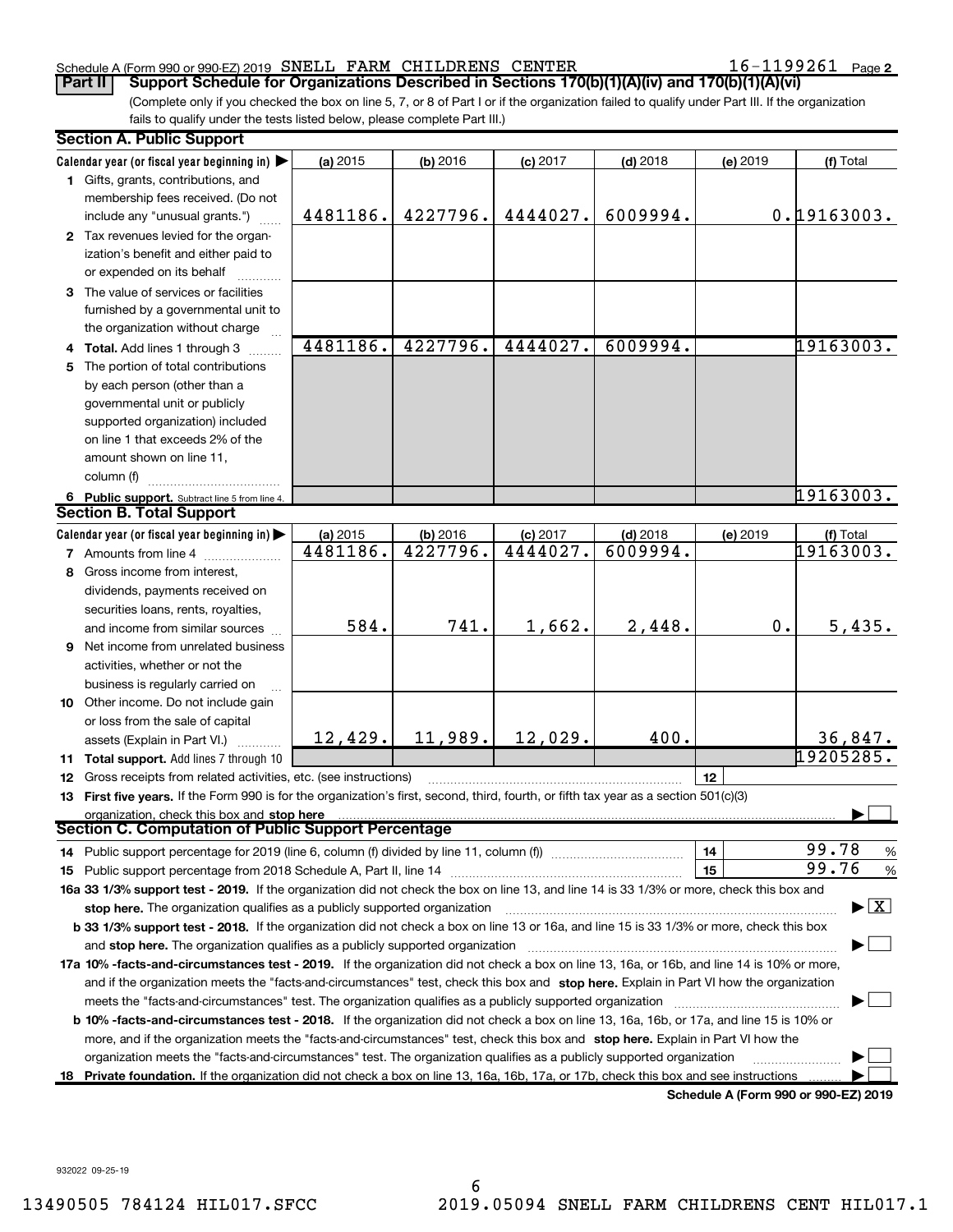### Schedule A (Form 990 or 990-EZ) 2019 SNELL FARM CHILDRENS CENTER  $16-1199261$  Page **Part III | Support Schedule for Organizations Described in Section 509(a)(2)**

(Complete only if you checked the box on line 10 of Part I or if the organization failed to qualify under Part II. If the organization fails to qualify under the tests listed below, please complete Part II.)

|    | <b>Section A. Public Support</b>                                                                                                                                                         |            |          |                 |            |          |                                      |
|----|------------------------------------------------------------------------------------------------------------------------------------------------------------------------------------------|------------|----------|-----------------|------------|----------|--------------------------------------|
|    | Calendar year (or fiscal year beginning in) $\blacktriangleright$                                                                                                                        | (a) 2015   | (b) 2016 | <b>(c)</b> 2017 | $(d)$ 2018 | (e) 2019 | (f) Total                            |
|    | 1 Gifts, grants, contributions, and                                                                                                                                                      |            |          |                 |            |          |                                      |
|    | membership fees received. (Do not                                                                                                                                                        |            |          |                 |            |          |                                      |
|    | include any "unusual grants.")                                                                                                                                                           |            |          |                 |            |          |                                      |
|    | 2 Gross receipts from admissions,<br>merchandise sold or services per-<br>formed, or facilities furnished in<br>any activity that is related to the<br>organization's tax-exempt purpose |            |          |                 |            |          |                                      |
|    | <b>3</b> Gross receipts from activities that                                                                                                                                             |            |          |                 |            |          |                                      |
|    | are not an unrelated trade or bus-                                                                                                                                                       |            |          |                 |            |          |                                      |
|    | iness under section 513                                                                                                                                                                  |            |          |                 |            |          |                                      |
|    | 4 Tax revenues levied for the organ-                                                                                                                                                     |            |          |                 |            |          |                                      |
|    | ization's benefit and either paid to                                                                                                                                                     |            |          |                 |            |          |                                      |
|    | or expended on its behalf                                                                                                                                                                |            |          |                 |            |          |                                      |
| 5. | The value of services or facilities                                                                                                                                                      |            |          |                 |            |          |                                      |
|    | furnished by a governmental unit to                                                                                                                                                      |            |          |                 |            |          |                                      |
|    | the organization without charge                                                                                                                                                          |            |          |                 |            |          |                                      |
|    | 6 Total. Add lines 1 through 5                                                                                                                                                           |            |          |                 |            |          |                                      |
|    | 7a Amounts included on lines 1, 2, and<br>3 received from disqualified persons                                                                                                           |            |          |                 |            |          |                                      |
|    | <b>b</b> Amounts included on lines 2 and 3 received<br>from other than disqualified persons that<br>exceed the greater of \$5,000 or 1% of the<br>amount on line 13 for the year         |            |          |                 |            |          |                                      |
|    | c Add lines 7a and 7b                                                                                                                                                                    |            |          |                 |            |          |                                      |
|    | 8 Public support. (Subtract line 7c from line 6.)<br><b>Section B. Total Support</b>                                                                                                     |            |          |                 |            |          |                                      |
|    |                                                                                                                                                                                          |            |          |                 |            |          |                                      |
|    | Calendar year (or fiscal year beginning in) $\blacktriangleright$<br>9 Amounts from line 6                                                                                               | (a) $2015$ | (b) 2016 | $(c)$ 2017      | $(d)$ 2018 | (e) 2019 | (f) Total                            |
|    | 10a Gross income from interest,<br>dividends, payments received on<br>securities loans, rents, royalties,<br>and income from similar sources                                             |            |          |                 |            |          |                                      |
|    | <b>b</b> Unrelated business taxable income                                                                                                                                               |            |          |                 |            |          |                                      |
|    | (less section 511 taxes) from businesses                                                                                                                                                 |            |          |                 |            |          |                                      |
|    | acquired after June 30, 1975                                                                                                                                                             |            |          |                 |            |          |                                      |
|    | c Add lines 10a and 10b                                                                                                                                                                  |            |          |                 |            |          |                                      |
|    | <b>11</b> Net income from unrelated business<br>activities not included in line 10b,<br>whether or not the business is<br>regularly carried on                                           |            |          |                 |            |          |                                      |
|    | 12 Other income. Do not include gain<br>or loss from the sale of capital<br>assets (Explain in Part VI.)                                                                                 |            |          |                 |            |          |                                      |
|    | 13 Total support. (Add lines 9, 10c, 11, and 12.)                                                                                                                                        |            |          |                 |            |          |                                      |
|    | 14 First five years. If the Form 990 is for the organization's first, second, third, fourth, or fifth tax year as a section 501(c)(3) organization,                                      |            |          |                 |            |          |                                      |
|    | check this box and stop here                                                                                                                                                             |            |          |                 |            |          |                                      |
|    | <b>Section C. Computation of Public Support Percentage</b>                                                                                                                               |            |          |                 |            |          |                                      |
|    | 15 Public support percentage for 2019 (line 8, column (f), divided by line 13, column (f))                                                                                               |            |          |                 |            | 15       | %                                    |
|    | 16 Public support percentage from 2018 Schedule A, Part III, line 15                                                                                                                     |            |          |                 |            | 16       | %                                    |
|    | Section D. Computation of Investment Income Percentage                                                                                                                                   |            |          |                 |            |          |                                      |
|    |                                                                                                                                                                                          |            |          |                 |            | 17       | %                                    |
|    | 18 Investment income percentage from 2018 Schedule A, Part III, line 17                                                                                                                  |            |          |                 |            | 18       | %                                    |
|    | 19a 33 1/3% support tests - 2019. If the organization did not check the box on line 14, and line 15 is more than 33 1/3%, and line 17 is not                                             |            |          |                 |            |          |                                      |
|    | more than 33 1/3%, check this box and stop here. The organization qualifies as a publicly supported organization                                                                         |            |          |                 |            |          |                                      |
|    | <b>b 33 1/3% support tests - 2018.</b> If the organization did not check a box on line 14 or line 19a, and line 16 is more than 33 1/3%, and                                             |            |          |                 |            |          |                                      |
|    | line 18 is not more than 33 1/3%, check this box and stop here. The organization qualifies as a publicly supported organization                                                          |            |          |                 |            |          |                                      |
|    | 20 Private foundation. If the organization did not check a box on line 14, 19a, or 19b, check this box and see instructions                                                              |            |          |                 |            |          |                                      |
|    | 932023 09-25-19                                                                                                                                                                          |            | 7        |                 |            |          | Schedule A (Form 990 or 990-EZ) 2019 |

13490505 784124 HIL017.SFCC 2019.05094 SNELL FARM CHILDRENS CENT HIL017.1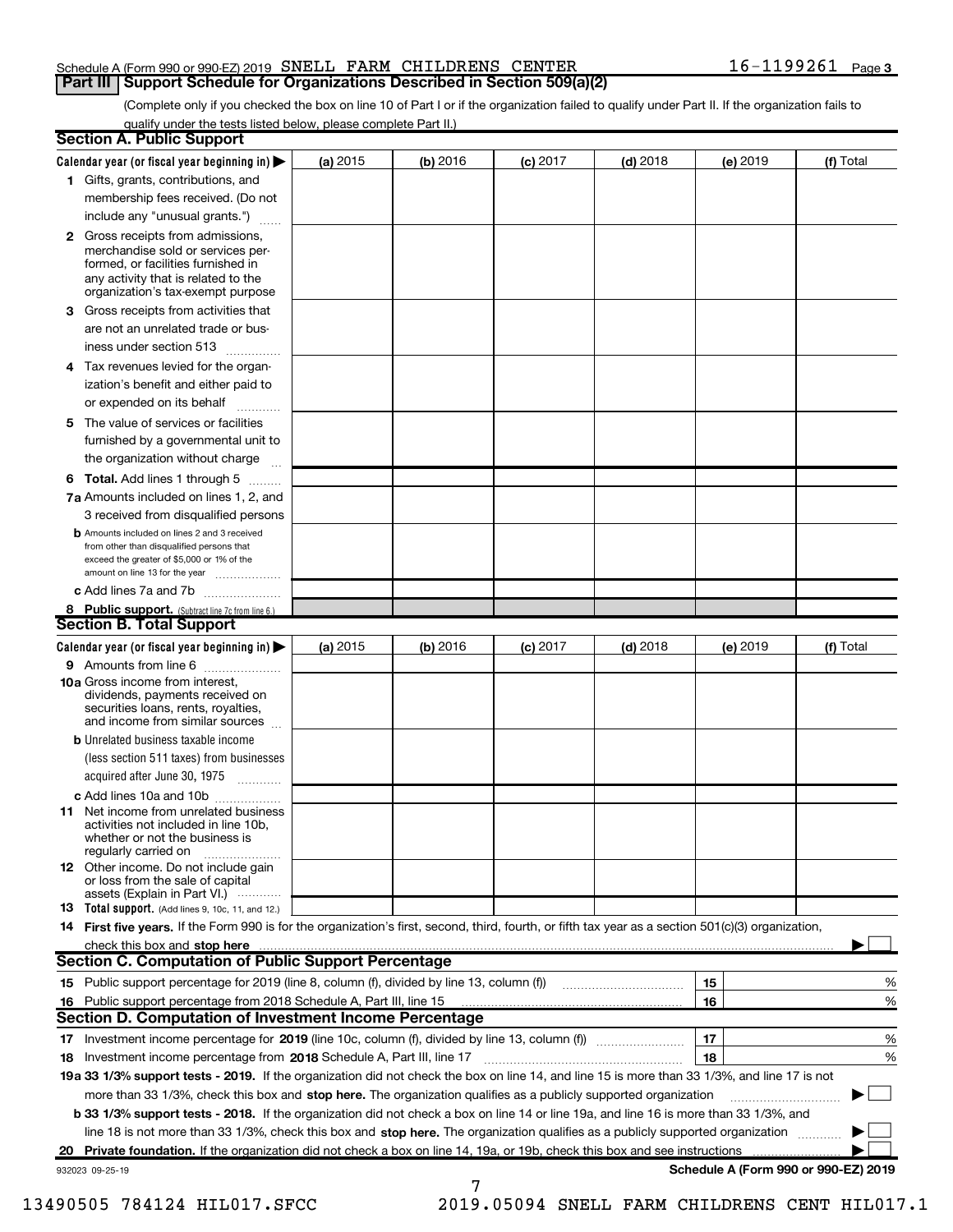### Schedule A (Form 990 or 990-EZ) 2019 SNELL FARM CHILDRENS CENTER  $16-1199261$  Page

# 16-1199261 Page 4

Yes | No

# **Part IV | Supporting Organizations**

(Complete only if you checked a box in line 12 on Part I. If you checked 12a of Part I, complete Sections A and B. If you checked 12b of Part I, complete Sections A and C. If you checked 12c of Part I, complete Sections A, D, and E. If you checked 12d of Part I, complete Sections A and D, and complete Part V.)

### Section A. All Supporting Organizations

- 1 Are all of the organization's supported organizations listed by name in the organization's governing documents? If "No," describe in Part VI how the supported organizations are designated. If designated by class or purpose, describe the designation. If historic and continuing relationship, explain.
- 2 Did the organization have any supported organization that does not have an IRS determination of status under section 509(a)(1) or (2)? If "Yes," explain in Part VI how the organization determined that the supported organization was described in section 509(a)(1) or (2).
- 3a Did the organization have a supported organization described in section 501(c)(4), (5), or (6)? If "Yes," answer (b) and (c) below.
- b Did the organization confirm that each supported organization qualified under section 501(c)(4), (5), or (6) and satisfied the public support tests under section 509(a)(2)? If "Yes," describe in Part VI when and how the organization made the determination.
- c Did the organization ensure that all support to such organizations was used exclusively for section 170(c)(2)(B) purposes? If "Yes," explain in Part VI what controls the organization put in place to ensure such use.
- 4a Was any supported organization not organized in the United States ("foreign supported organization")? If "Yes," and if you checked 12a or 12b in Part I, answer (b) and (c) below.
- **b** Did the organization have ultimate control and discretion in deciding whether to make grants to the foreign supported organization? If "Yes," describe in Part VI how the organization had such control and discretion despite being controlled or supervised by or in connection with its supported organizations.
- c Did the organization support any foreign supported organization that does not have an IRS determination under sections 501(c)(3) and 509(a)(1) or (2)? If "Yes," explain in Part VI what controls the organization used to ensure that all support to the foreign supported organization was used exclusively for section 170(c)(2)(B) purposes.
- 5a Did the organization add, substitute, or remove any supported organizations during the tax year? If "Yes," answer (b) and (c) below (if applicable). Also, provide detail in Part VI, including (i) the names and EIN numbers of the supported organizations added, substituted, or removed; (ii) the reasons for each such action; (iii) the authority under the organization's organizing document authorizing such action; and (iv) how the action was accomplished (such as by amendment to the organizing document).
- **b** Type I or Type II only. Was any added or substituted supported organization part of a class already designated in the organization's organizing document?
- c Substitutions only. Was the substitution the result of an event beyond the organization's control?
- 6 Did the organization provide support (whether in the form of grants or the provision of services or facilities) to Part VI. support or benefit one or more of the filing organization's supported organizations? If "Yes," provide detail in anyone other than (i) its supported organizations, (ii) individuals that are part of the charitable class benefited by one or more of its supported organizations, or (iii) other supporting organizations that also
- 7 Did the organization provide a grant, loan, compensation, or other similar payment to a substantial contributor regard to a substantial contributor? If "Yes," complete Part I of Schedule L (Form 990 or 990-EZ). (as defined in section 4958(c)(3)(C)), a family member of a substantial contributor, or a 35% controlled entity with
- 8 Did the organization make a loan to a disqualified person (as defined in section 4958) not described in line 7? If "Yes," complete Part I of Schedule L (Form 990 or 990-EZ).
- **9a** Was the organization controlled directly or indirectly at any time during the tax year by one or more in section 509(a)(1) or (2))? If "Yes," provide detail in Part VI. disqualified persons as defined in section 4946 (other than foundation managers and organizations described
- b Did one or more disqualified persons (as defined in line 9a) hold a controlling interest in any entity in which the supporting organization had an interest? If "Yes," provide detail in Part VI.
- c Did a disqualified person (as defined in line 9a) have an ownership interest in, or derive any personal benefit from, assets in which the supporting organization also had an interest? If "Yes," provide detail in Part VI.
- 10a Was the organization subject to the excess business holdings rules of section 4943 because of section supporting organizations)? If "Yes," answer 10b below. 4943(f) (regarding certain Type II supporting organizations, and all Type III non-functionally integrated
- **b** Did the organization have any excess business holdings in the tax year? (Use Schedule C, Form 4720, to determine whether the organization had excess business holdings.)

932024 09-25-19



Schedule A (Form 990 or 990-EZ) 2019

8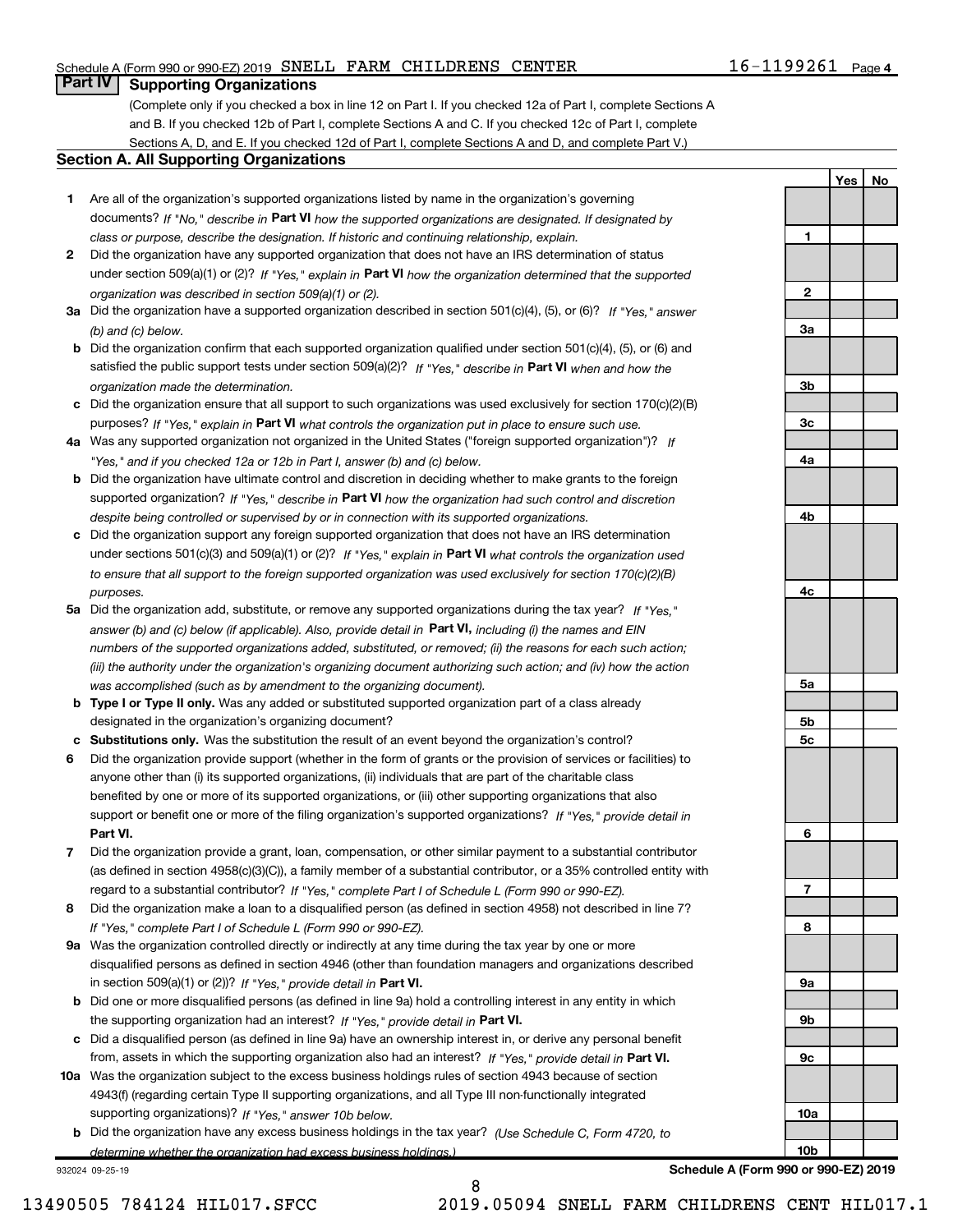# Schedule A (Form 990 or 990-EZ) 2019 SNELL FARM CHILDRENS CENTER  $16-1199261$  Page **Part IV | Supporting Organizations** (continued)

|    |                                                                                                                                                                                                                            |                 | Yes | No |
|----|----------------------------------------------------------------------------------------------------------------------------------------------------------------------------------------------------------------------------|-----------------|-----|----|
| 11 | Has the organization accepted a gift or contribution from any of the following persons?                                                                                                                                    |                 |     |    |
|    | a A person who directly or indirectly controls, either alone or together with persons described in (b) and (c)                                                                                                             |                 |     |    |
|    | below, the governing body of a supported organization?                                                                                                                                                                     | 11a             |     |    |
|    | <b>b</b> A family member of a person described in (a) above?                                                                                                                                                               | 11 <sub>b</sub> |     |    |
| c  | A 35% controlled entity of a person described in (a) or (b) above? If "Yes" to a, b, or c, provide detail in Part VI.                                                                                                      | 11c             |     |    |
|    | <b>Section B. Type I Supporting Organizations</b>                                                                                                                                                                          |                 |     |    |
|    |                                                                                                                                                                                                                            |                 | Yes | No |
| 1  | Did the directors, trustees, or membership of one or more supported organizations have the power to                                                                                                                        |                 |     |    |
|    | regularly appoint or elect at least a majority of the organization's directors or trustees at all times during the                                                                                                         |                 |     |    |
|    | tax year? If "No," describe in Part VI how the supported organization(s) effectively operated, supervised, or                                                                                                              |                 |     |    |
|    | controlled the organization's activities. If the organization had more than one supported organization,                                                                                                                    |                 |     |    |
|    | describe how the powers to appoint and/or remove directors or trustees were allocated among the supported                                                                                                                  |                 |     |    |
|    | organizations and what conditions or restrictions, if any, applied to such powers during the tax year.                                                                                                                     | 1               |     |    |
| 2  | Did the organization operate for the benefit of any supported organization other than the supported                                                                                                                        |                 |     |    |
|    | organization(s) that operated, supervised, or controlled the supporting organization? If "Yes." explain in                                                                                                                 |                 |     |    |
|    | Part VI how providing such benefit carried out the purposes of the supported organization(s) that operated,                                                                                                                |                 |     |    |
|    | supervised, or controlled the supporting organization.                                                                                                                                                                     | $\overline{2}$  |     |    |
|    | <b>Section C. Type II Supporting Organizations</b>                                                                                                                                                                         |                 |     |    |
|    |                                                                                                                                                                                                                            |                 | Yes | No |
| 1. | Were a majority of the organization's directors or trustees during the tax year also a majority of the directors                                                                                                           |                 |     |    |
|    | or trustees of each of the organization's supported organization(s)? If "No," describe in Part VI how control                                                                                                              |                 |     |    |
|    | or management of the supporting organization was vested in the same persons that controlled or managed                                                                                                                     |                 |     |    |
|    | the supported organization(s).                                                                                                                                                                                             | 1               |     |    |
|    | <b>Section D. All Type III Supporting Organizations</b>                                                                                                                                                                    |                 |     |    |
|    |                                                                                                                                                                                                                            |                 | Yes | No |
| 1. | Did the organization provide to each of its supported organizations, by the last day of the fifth month of the                                                                                                             |                 |     |    |
|    | organization's tax year, (i) a written notice describing the type and amount of support provided during the prior tax                                                                                                      |                 |     |    |
|    | year, (ii) a copy of the Form 990 that was most recently filed as of the date of notification, and (iii) copies of the                                                                                                     |                 |     |    |
|    | organization's governing documents in effect on the date of notification, to the extent not previously provided?                                                                                                           | 1               |     |    |
| 2  | Were any of the organization's officers, directors, or trustees either (i) appointed or elected by the supported                                                                                                           |                 |     |    |
|    | organization(s) or (ii) serving on the governing body of a supported organization? If "No," explain in Part VI how                                                                                                         |                 |     |    |
|    | the organization maintained a close and continuous working relationship with the supported organization(s).                                                                                                                | $\mathbf{2}$    |     |    |
| 3  | By reason of the relationship described in (2), did the organization's supported organizations have a                                                                                                                      |                 |     |    |
|    | significant voice in the organization's investment policies and in directing the use of the organization's<br>income or assets at all times during the tax year? If "Yes," describe in Part VI the role the organization's |                 |     |    |
|    |                                                                                                                                                                                                                            | 3               |     |    |
|    | supported organizations played in this regard.<br>Section E. Type III Functionally Integrated Supporting Organizations                                                                                                     |                 |     |    |
| 1  | Check the box next to the method that the organization used to satisfy the Integral Part Test during the year (see instructions).                                                                                          |                 |     |    |
| a  | The organization satisfied the Activities Test. Complete line 2 below.                                                                                                                                                     |                 |     |    |
| b  | The organization is the parent of each of its supported organizations. Complete line 3 below.                                                                                                                              |                 |     |    |
| c  | The organization supported a governmental entity. Describe in Part VI how you supported a government entity (see instructions).                                                                                            |                 |     |    |
| 2  | Activities Test. Answer (a) and (b) below.                                                                                                                                                                                 |                 | Yes | No |
| a  | Did substantially all of the organization's activities during the tax year directly further the exempt purposes of                                                                                                         |                 |     |    |
|    | the supported organization(s) to which the organization was responsive? If "Yes," then in Part VI identify                                                                                                                 |                 |     |    |
|    | those supported organizations and explain how these activities directly furthered their exempt purposes,                                                                                                                   |                 |     |    |
|    | how the organization was responsive to those supported organizations, and how the organization determined                                                                                                                  |                 |     |    |
|    | that these activities constituted substantially all of its activities.                                                                                                                                                     | 2a              |     |    |
| b  | Did the activities described in (a) constitute activities that, but for the organization's involvement, one or more                                                                                                        |                 |     |    |
|    | of the organization's supported organization(s) would have been engaged in? If "Yes," explain in Part VI the                                                                                                               |                 |     |    |
|    | reasons for the organization's position that its supported organization(s) would have engaged in these                                                                                                                     |                 |     |    |
|    | activities but for the organization's involvement.                                                                                                                                                                         | 2b              |     |    |
| з  | Parent of Supported Organizations. Answer (a) and (b) below.                                                                                                                                                               |                 |     |    |
| а  | Did the organization have the power to regularly appoint or elect a majority of the officers, directors, or                                                                                                                |                 |     |    |
|    | trustees of each of the supported organizations? Provide details in Part VI.                                                                                                                                               | За              |     |    |
| b  | Did the organization exercise a substantial degree of direction over the policies, programs, and activities of each                                                                                                        |                 |     |    |
|    | of its supported organizations? If "Yes," describe in Part VI the role played by the organization in this regard.                                                                                                          | 3b              |     |    |

932025 09-25-19

Schedule A (Form 990 or 990-EZ) 2019

9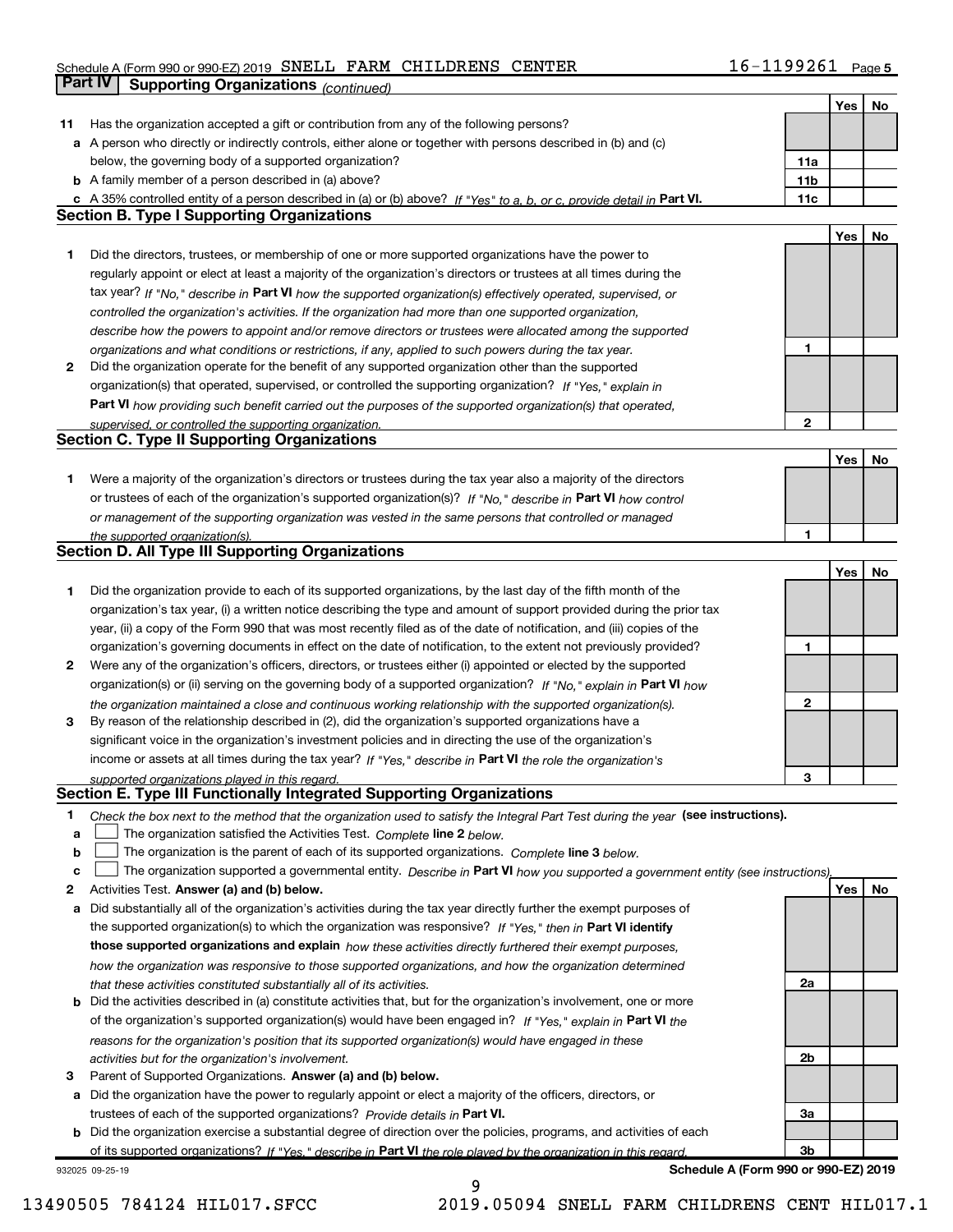# Schedule A (Form 990 or 990-EZ) 2019 SNELL FARM CHILDRENS CENTER  $16-1199261$  Page **Part V** | Type III Non-Functionally Integrated 509(a)(3) Supporting Organizations

1 Check here if the organization satisfied the Integral Part Test as a qualifying trust on Nov. 20, 1970 (explain in Part VI). See instructions. All other Type III non-functionally integrated supporting organizations must complete Sections A through E.

|              | Section A - Adjusted Net Income                                              |                | (A) Prior Year | (B) Current Year<br>(optional) |
|--------------|------------------------------------------------------------------------------|----------------|----------------|--------------------------------|
| 1            | Net short-term capital gain                                                  | 1              |                |                                |
| 2            | Recoveries of prior-year distributions                                       | $\mathbf{2}$   |                |                                |
| 3            | Other gross income (see instructions)                                        | 3              |                |                                |
| 4            | Add lines 1 through 3.                                                       | 4              |                |                                |
| 5            | Depreciation and depletion                                                   | 5              |                |                                |
| 6            | Portion of operating expenses paid or incurred for production or             |                |                |                                |
|              | collection of gross income or for management, conservation, or               |                |                |                                |
|              | maintenance of property held for production of income (see instructions)     | 6              |                |                                |
| 7            | Other expenses (see instructions)                                            | $\overline{7}$ |                |                                |
| 8            | Adjusted Net Income (subtract lines 5, 6, and 7 from line 4)                 | 8              |                |                                |
|              | <b>Section B - Minimum Asset Amount</b>                                      |                | (A) Prior Year | (B) Current Year<br>(optional) |
| 1            | Aggregate fair market value of all non-exempt-use assets (see                |                |                |                                |
|              | instructions for short tax year or assets held for part of year):            |                |                |                                |
|              | a Average monthly value of securities                                        | 1a             |                |                                |
|              | <b>b</b> Average monthly cash balances                                       | 1b             |                |                                |
|              | c Fair market value of other non-exempt-use assets                           | 1c             |                |                                |
|              | <b>d</b> Total (add lines 1a, 1b, and 1c)                                    | 1d             |                |                                |
|              | e Discount claimed for blockage or other                                     |                |                |                                |
|              | factors (explain in detail in Part VI):                                      |                |                |                                |
| 2            | Acquisition indebtedness applicable to non-exempt-use assets                 | $\mathbf{2}$   |                |                                |
| 3            | Subtract line 2 from line 1d.                                                | 3              |                |                                |
| 4            | Cash deemed held for exempt use. Enter 1-1/2% of line 3 (for greater amount, |                |                |                                |
|              | see instructions).                                                           | 4              |                |                                |
| 5            | Net value of non-exempt-use assets (subtract line 4 from line 3)             | 5              |                |                                |
| 6            | Multiply line 5 by .035.                                                     | 6              |                |                                |
| 7            | Recoveries of prior-year distributions                                       | 7              |                |                                |
| 8            | Minimum Asset Amount (add line 7 to line 6)                                  | 8              |                |                                |
|              | <b>Section C - Distributable Amount</b>                                      |                |                | <b>Current Year</b>            |
| 1            | Adjusted net income for prior year (from Section A, line 8, Column A)        | 1              |                |                                |
| $\mathbf{2}$ | Enter 85% of line 1.                                                         | $\mathbf{2}$   |                |                                |
| 3            | Minimum asset amount for prior year (from Section B, line 8, Column A)       | 3              |                |                                |
| 4            | Enter greater of line 2 or line 3.                                           | 4              |                |                                |
| 5            | Income tax imposed in prior year                                             | 5              |                |                                |
| 6            | <b>Distributable Amount.</b> Subtract line 5 from line 4, unless subject to  |                |                |                                |
|              | emergency temporary reduction (see instructions).                            | 6              |                |                                |
|              |                                                                              |                |                |                                |

7 Check here if the current year is the organization's first as a non-functionally integrated Type III supporting organization (see instructions).

Schedule A (Form 990 or 990-EZ) 2019

10 13490505 784124 HIL017.SFCC 2019.05094 SNELL FARM CHILDRENS CENT HIL017.1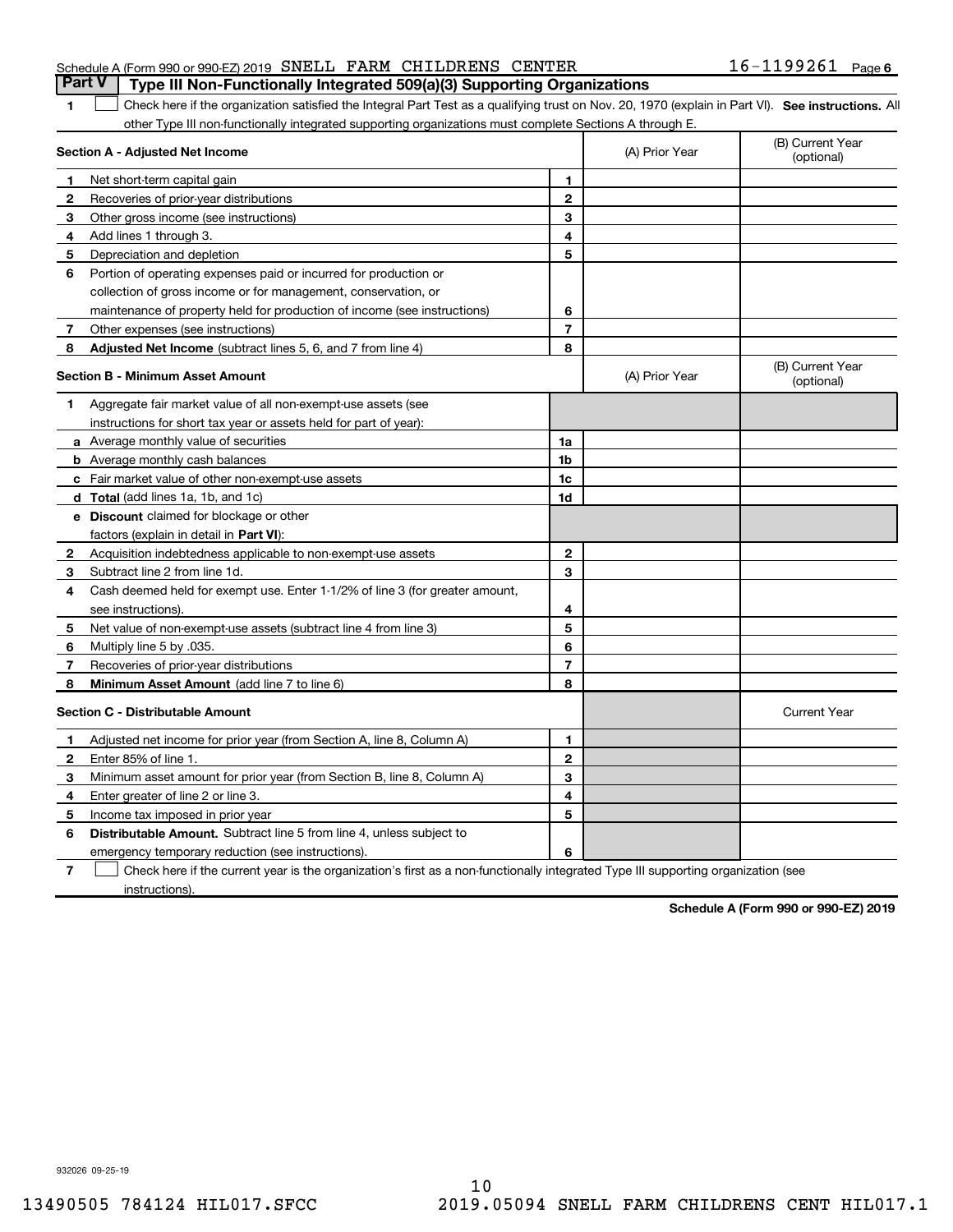#### Schedule A (Form 990 or 990-EZ) 2019 SNELL FARM CHILDRENS CENTER  $16-1199261$  Page

| <b>Part V</b> | Type III Non-Functionally Integrated 509(a)(3) Supporting Organizations                    |                             | (continued)                           |                                         |
|---------------|--------------------------------------------------------------------------------------------|-----------------------------|---------------------------------------|-----------------------------------------|
|               | <b>Section D - Distributions</b>                                                           |                             |                                       | <b>Current Year</b>                     |
| 1             | Amounts paid to supported organizations to accomplish exempt purposes                      |                             |                                       |                                         |
| 2             | Amounts paid to perform activity that directly furthers exempt purposes of supported       |                             |                                       |                                         |
|               | organizations, in excess of income from activity                                           |                             |                                       |                                         |
| 3             | Administrative expenses paid to accomplish exempt purposes of supported organizations      |                             |                                       |                                         |
| 4             | Amounts paid to acquire exempt-use assets                                                  |                             |                                       |                                         |
| 5             | Qualified set-aside amounts (prior IRS approval required)                                  |                             |                                       |                                         |
| 6             | Other distributions (describe in Part VI). See instructions.                               |                             |                                       |                                         |
| 7             | Total annual distributions. Add lines 1 through 6.                                         |                             |                                       |                                         |
| 8             | Distributions to attentive supported organizations to which the organization is responsive |                             |                                       |                                         |
|               | (provide details in Part VI). See instructions.                                            |                             |                                       |                                         |
| 9             | Distributable amount for 2019 from Section C, line 6                                       |                             |                                       |                                         |
| 10            | Line 8 amount divided by line 9 amount                                                     |                             |                                       |                                         |
|               |                                                                                            | (i)                         | (iii)                                 | (iii)                                   |
|               | <b>Section E - Distribution Allocations</b> (see instructions)                             | <b>Excess Distributions</b> | <b>Underdistributions</b><br>Pre-2019 | <b>Distributable</b><br>Amount for 2019 |
| 1             | Distributable amount for 2019 from Section C, line 6                                       |                             |                                       |                                         |
| 2             | Underdistributions, if any, for years prior to 2019 (reason-                               |                             |                                       |                                         |
|               | able cause required- explain in Part VI). See instructions.                                |                             |                                       |                                         |
| 3             | Excess distributions carryover, if any, to 2019                                            |                             |                                       |                                         |
|               | <b>a</b> From 2014                                                                         |                             |                                       |                                         |
|               | <b>b</b> From 2015                                                                         |                             |                                       |                                         |
|               | $c$ From 2016                                                                              |                             |                                       |                                         |
|               | $d$ From 2017                                                                              |                             |                                       |                                         |
|               | e From 2018                                                                                |                             |                                       |                                         |
|               | <b>f</b> Total of lines 3a through e                                                       |                             |                                       |                                         |
|               | g Applied to underdistributions of prior years                                             |                             |                                       |                                         |
|               | h Applied to 2019 distributable amount                                                     |                             |                                       |                                         |
| j.            | Carryover from 2014 not applied (see instructions)                                         |                             |                                       |                                         |
|               | Remainder. Subtract lines 3g, 3h, and 3i from 3f.                                          |                             |                                       |                                         |
| 4             | Distributions for 2019 from Section D,                                                     |                             |                                       |                                         |
|               | line $7:$                                                                                  |                             |                                       |                                         |
|               | <b>a</b> Applied to underdistributions of prior years                                      |                             |                                       |                                         |
|               | <b>b</b> Applied to 2019 distributable amount                                              |                             |                                       |                                         |
|               | c Remainder. Subtract lines 4a and 4b from 4.                                              |                             |                                       |                                         |
| 5             | Remaining underdistributions for years prior to 2019, if                                   |                             |                                       |                                         |
|               | any. Subtract lines 3g and 4a from line 2. For result greater                              |                             |                                       |                                         |
|               | than zero, explain in <b>Part VI.</b> See instructions.                                    |                             |                                       |                                         |
| 6             | Remaining underdistributions for 2019. Subtract lines 3h                                   |                             |                                       |                                         |
|               | and 4b from line 1. For result greater than zero, explain in                               |                             |                                       |                                         |
|               | Part VI. See instructions.                                                                 |                             |                                       |                                         |
| $\mathbf{7}$  | Excess distributions carryover to 2020. Add lines 3j                                       |                             |                                       |                                         |
|               | and 4c.                                                                                    |                             |                                       |                                         |
| 8             | Breakdown of line 7:                                                                       |                             |                                       |                                         |
|               | a Excess from 2015                                                                         |                             |                                       |                                         |
|               | <b>b</b> Excess from 2016                                                                  |                             |                                       |                                         |
|               | c Excess from 2017                                                                         |                             |                                       |                                         |
|               | d Excess from 2018                                                                         |                             |                                       |                                         |
|               | e Excess from 2019                                                                         |                             |                                       |                                         |

Schedule A (Form 990 or 990-EZ) 2019

932027 09-25-19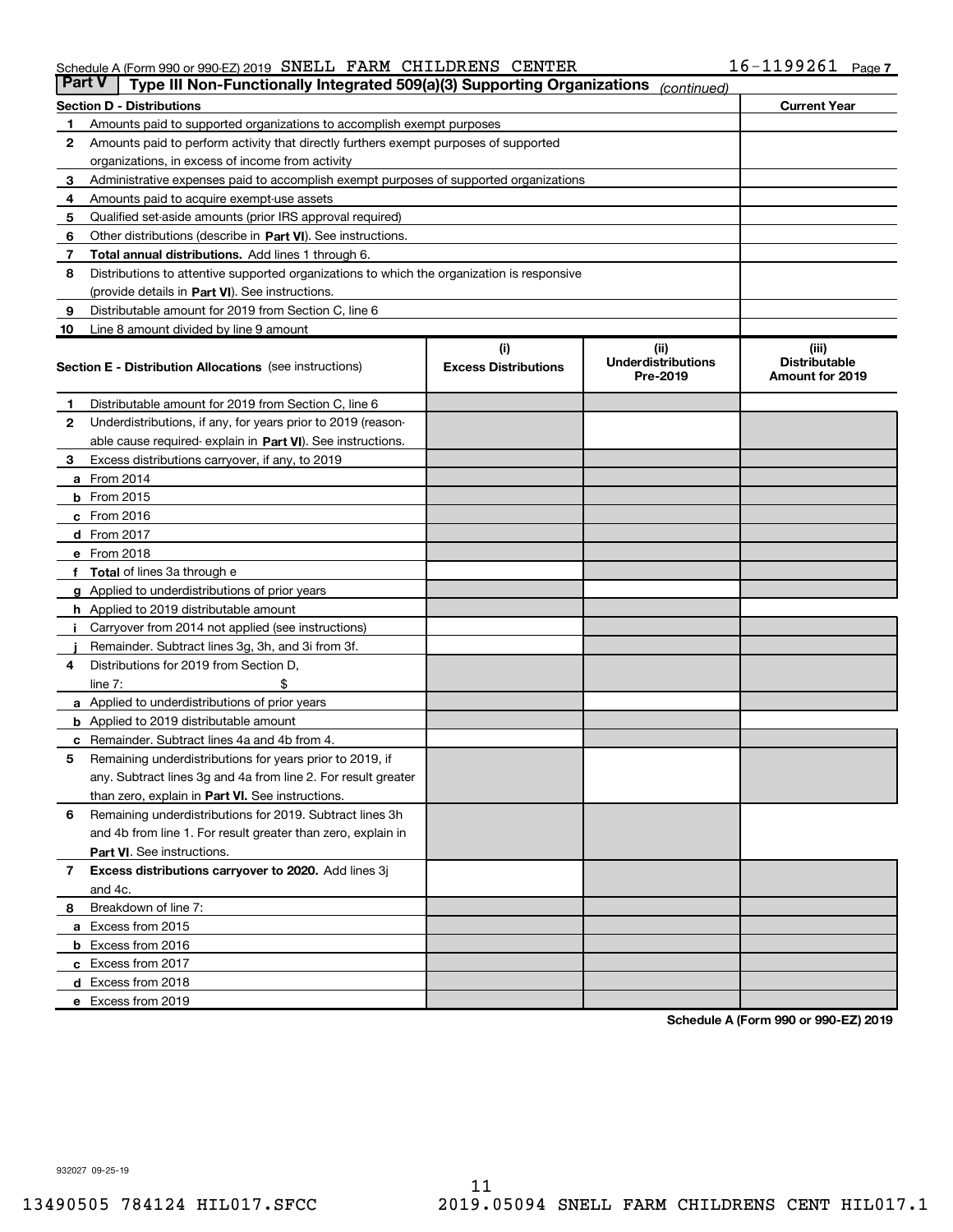| <b>Part VI</b>  | Schedule A (Form 990 or 990-EZ) 2019 SNELL FARM CHILDRENS CENTER |  |    |                                                                                                                                 | $16 - 1199261$ Page 8                                                                                                                                                                                                             |  |
|-----------------|------------------------------------------------------------------|--|----|---------------------------------------------------------------------------------------------------------------------------------|-----------------------------------------------------------------------------------------------------------------------------------------------------------------------------------------------------------------------------------|--|
|                 |                                                                  |  |    |                                                                                                                                 | Supplemental Information. Provide the explanations required by Part II, line 10; Part II, line 17a or 17b; Part III, line 12;<br>Part IV, Section A, lines 1, 2, 3b, 3c, 4b, 4c, 5a, 6, 9a, 9b, 9c, 11a, 11b, and 11c; Part IV, S |  |
|                 |                                                                  |  |    |                                                                                                                                 | line 1; Part IV, Section D, lines 2 and 3; Part IV, Section E, lines 1c, 2a, 2b, 3a, and 3b; Part V, line 1; Part V, Section B, line 1e; Part V,                                                                                  |  |
|                 | (See instructions.)                                              |  |    | Section D, lines 5, 6, and 8; and Part V, Section E, lines 2, 5, and 6. Also complete this part for any additional information. |                                                                                                                                                                                                                                   |  |
|                 |                                                                  |  |    |                                                                                                                                 |                                                                                                                                                                                                                                   |  |
|                 |                                                                  |  |    |                                                                                                                                 |                                                                                                                                                                                                                                   |  |
|                 |                                                                  |  |    |                                                                                                                                 |                                                                                                                                                                                                                                   |  |
|                 |                                                                  |  |    |                                                                                                                                 |                                                                                                                                                                                                                                   |  |
|                 |                                                                  |  |    |                                                                                                                                 |                                                                                                                                                                                                                                   |  |
|                 |                                                                  |  |    |                                                                                                                                 |                                                                                                                                                                                                                                   |  |
|                 |                                                                  |  |    |                                                                                                                                 |                                                                                                                                                                                                                                   |  |
|                 |                                                                  |  |    |                                                                                                                                 |                                                                                                                                                                                                                                   |  |
|                 |                                                                  |  |    |                                                                                                                                 |                                                                                                                                                                                                                                   |  |
|                 |                                                                  |  |    |                                                                                                                                 |                                                                                                                                                                                                                                   |  |
|                 |                                                                  |  |    |                                                                                                                                 |                                                                                                                                                                                                                                   |  |
|                 |                                                                  |  |    |                                                                                                                                 |                                                                                                                                                                                                                                   |  |
|                 |                                                                  |  |    |                                                                                                                                 |                                                                                                                                                                                                                                   |  |
|                 |                                                                  |  |    |                                                                                                                                 |                                                                                                                                                                                                                                   |  |
|                 |                                                                  |  |    |                                                                                                                                 |                                                                                                                                                                                                                                   |  |
|                 |                                                                  |  |    |                                                                                                                                 |                                                                                                                                                                                                                                   |  |
|                 |                                                                  |  |    |                                                                                                                                 |                                                                                                                                                                                                                                   |  |
|                 |                                                                  |  |    |                                                                                                                                 |                                                                                                                                                                                                                                   |  |
|                 |                                                                  |  |    |                                                                                                                                 |                                                                                                                                                                                                                                   |  |
|                 |                                                                  |  |    |                                                                                                                                 |                                                                                                                                                                                                                                   |  |
|                 |                                                                  |  |    |                                                                                                                                 |                                                                                                                                                                                                                                   |  |
|                 |                                                                  |  |    |                                                                                                                                 |                                                                                                                                                                                                                                   |  |
|                 |                                                                  |  |    |                                                                                                                                 |                                                                                                                                                                                                                                   |  |
|                 |                                                                  |  |    |                                                                                                                                 |                                                                                                                                                                                                                                   |  |
|                 |                                                                  |  |    |                                                                                                                                 |                                                                                                                                                                                                                                   |  |
|                 |                                                                  |  |    |                                                                                                                                 |                                                                                                                                                                                                                                   |  |
|                 |                                                                  |  |    |                                                                                                                                 |                                                                                                                                                                                                                                   |  |
|                 |                                                                  |  |    |                                                                                                                                 |                                                                                                                                                                                                                                   |  |
|                 |                                                                  |  |    |                                                                                                                                 |                                                                                                                                                                                                                                   |  |
|                 |                                                                  |  |    |                                                                                                                                 |                                                                                                                                                                                                                                   |  |
|                 |                                                                  |  |    |                                                                                                                                 |                                                                                                                                                                                                                                   |  |
|                 |                                                                  |  |    |                                                                                                                                 |                                                                                                                                                                                                                                   |  |
|                 |                                                                  |  |    |                                                                                                                                 |                                                                                                                                                                                                                                   |  |
|                 |                                                                  |  |    |                                                                                                                                 |                                                                                                                                                                                                                                   |  |
|                 |                                                                  |  |    |                                                                                                                                 |                                                                                                                                                                                                                                   |  |
|                 |                                                                  |  |    |                                                                                                                                 |                                                                                                                                                                                                                                   |  |
|                 |                                                                  |  |    |                                                                                                                                 |                                                                                                                                                                                                                                   |  |
|                 |                                                                  |  |    |                                                                                                                                 |                                                                                                                                                                                                                                   |  |
|                 |                                                                  |  |    |                                                                                                                                 |                                                                                                                                                                                                                                   |  |
|                 |                                                                  |  |    |                                                                                                                                 |                                                                                                                                                                                                                                   |  |
|                 |                                                                  |  |    |                                                                                                                                 |                                                                                                                                                                                                                                   |  |
|                 |                                                                  |  |    |                                                                                                                                 |                                                                                                                                                                                                                                   |  |
|                 |                                                                  |  |    |                                                                                                                                 |                                                                                                                                                                                                                                   |  |
|                 |                                                                  |  |    |                                                                                                                                 |                                                                                                                                                                                                                                   |  |
|                 |                                                                  |  |    |                                                                                                                                 |                                                                                                                                                                                                                                   |  |
|                 |                                                                  |  |    |                                                                                                                                 |                                                                                                                                                                                                                                   |  |
|                 |                                                                  |  |    |                                                                                                                                 |                                                                                                                                                                                                                                   |  |
|                 |                                                                  |  |    |                                                                                                                                 |                                                                                                                                                                                                                                   |  |
|                 |                                                                  |  |    |                                                                                                                                 |                                                                                                                                                                                                                                   |  |
|                 |                                                                  |  |    |                                                                                                                                 |                                                                                                                                                                                                                                   |  |
|                 |                                                                  |  |    |                                                                                                                                 |                                                                                                                                                                                                                                   |  |
|                 |                                                                  |  | 12 |                                                                                                                                 |                                                                                                                                                                                                                                   |  |
| 932028 09-25-19 | 13490505 784124 HIL017.SFCC                                      |  |    |                                                                                                                                 | Schedule A (Form 990 or 990-EZ) 2019<br>2019.05094 SNELL FARM CHILDRENS CENT HIL017.1                                                                                                                                             |  |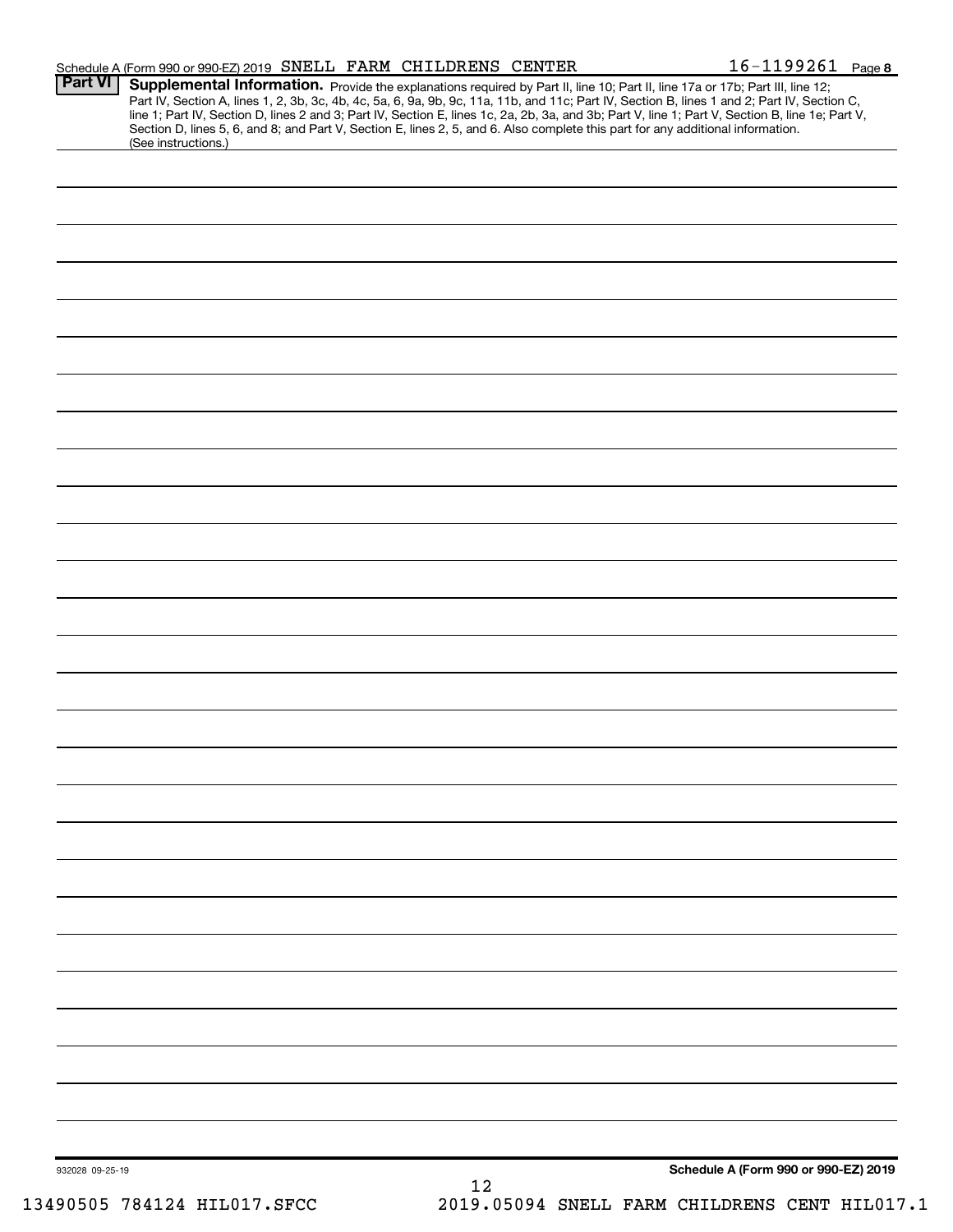| (Form 990 or 990-EZ)<br><b>SCHEDULE N</b>                                |                                                                                  | Liquidation, Termination      |                                                                                               | Complete if the organization answered "Yes" on Form 990, Part IV, lines 31 or 32, or Form 990-EZ, line 36.<br>Attach certified copies of any articles of dissolution, resolutions, or plans.                                    |                      | , Dissolution, or Significant Disposition of Assets                                                                        |               | OMB No. 1545-0047<br>2019                                                  |
|--------------------------------------------------------------------------|----------------------------------------------------------------------------------|-------------------------------|-----------------------------------------------------------------------------------------------|---------------------------------------------------------------------------------------------------------------------------------------------------------------------------------------------------------------------------------|----------------------|----------------------------------------------------------------------------------------------------------------------------|---------------|----------------------------------------------------------------------------|
| Department of the Treasury<br>Internal Revenue Service                   |                                                                                  | Attach to Form 990 or 990-EZ. | Go to www.irs.gov/Form990 for the latest information.                                         |                                                                                                                                                                                                                                 |                      |                                                                                                                            |               | Open to Public<br>Inspection                                               |
| Name of the organization                                                 | SNELL                                                                            | CHILDRENS<br>FARM             | CENTER                                                                                        |                                                                                                                                                                                                                                 |                      |                                                                                                                            |               | Employer identification number<br>16-1199261                               |
| space is needed.<br>Partl                                                | Liquidation, Termination, or Dissolution. Complete this part if the              |                               |                                                                                               |                                                                                                                                                                                                                                 |                      | organization answered "Yes" on Form 990, Part IV, line 31, or Form 990-EZ, line 36. Part I can be duplicated if additional |               |                                                                            |
| ┯                                                                        | (a) Description of asset(s)<br>distributed or transaction<br>expenses paid       | distribution<br>(b) Date of   | (c) Fair market value of<br>amount of transaction<br>asset(s) distributed or<br>expenses      | asset(s) distributed or<br>transaction expenses<br>determining FMV for<br>(d) Method of                                                                                                                                         | (e) EIN of recipient | (f) Name and address of recipient                                                                                          |               | tax-exempt) or type<br>(g) IRC section of<br>recipient(s) (if<br>of entity |
| TRANSFER OF NET ASSETS TO AFFILIATE                                      |                                                                                  | 07/01/19                      |                                                                                               | 994, 365. BOOK VALUE                                                                                                                                                                                                            | 16-0743039           | HILLSIDE CHILDREN'S<br>ROCHESTER, NY 14620<br>1183 MONROE AVENUE                                                           | <b>CENTER</b> | 501(C)(3)                                                                  |
|                                                                          |                                                                                  |                               |                                                                                               |                                                                                                                                                                                                                                 |                      |                                                                                                                            |               |                                                                            |
|                                                                          |                                                                                  |                               |                                                                                               |                                                                                                                                                                                                                                 |                      |                                                                                                                            |               |                                                                            |
|                                                                          |                                                                                  |                               |                                                                                               |                                                                                                                                                                                                                                 |                      |                                                                                                                            |               |                                                                            |
|                                                                          |                                                                                  |                               |                                                                                               |                                                                                                                                                                                                                                 |                      |                                                                                                                            |               |                                                                            |
|                                                                          |                                                                                  |                               |                                                                                               |                                                                                                                                                                                                                                 |                      |                                                                                                                            |               |                                                                            |
|                                                                          |                                                                                  |                               |                                                                                               |                                                                                                                                                                                                                                 |                      |                                                                                                                            |               |                                                                            |
| Ν                                                                        | Did or will any officer, director, trustee, or key employee of the organization: |                               |                                                                                               |                                                                                                                                                                                                                                 |                      |                                                                                                                            |               | å<br>Y <sub>es</sub>                                                       |
| م<br><b>G</b>                                                            | Become a director or trustee of a successor or transferee organization?          |                               | Become an employee of, or independent contractor for, a successor or transferee organization? |                                                                                                                                                                                                                                 |                      |                                                                                                                            |               | ×l×<br>2b<br>$\mathbf{a}$                                                  |
| $\ddot{\circ}$                                                           | Become a direct or indirect owner of a successor or transferee organization?     |                               |                                                                                               |                                                                                                                                                                                                                                 |                      |                                                                                                                            |               | ×<br>$\mathbf{a}$                                                          |
| ರ                                                                        | If the organization answered "Yes" to any of the questions on lines 2a thr       |                               |                                                                                               | ough 2d, provide the name of the person involved and explain in Part III.<br>Receive, or become entitled to, compensation or other similar payments as a result of the organization's liquidation, termination, or dissolution? |                      |                                                                                                                            |               | ×<br>2d                                                                    |
| For Paperwork Reduction Act Notice, see the Instructions for Form 990 or |                                                                                  |                               | Form 990-EZ.                                                                                  |                                                                                                                                                                                                                                 |                      |                                                                                                                            |               | Schedule N (Form 990 or 990-EZ) 2019                                       |

For Paperwork Reduction Act Notice, see the Instructions for Form 990 or Form 990-EZ.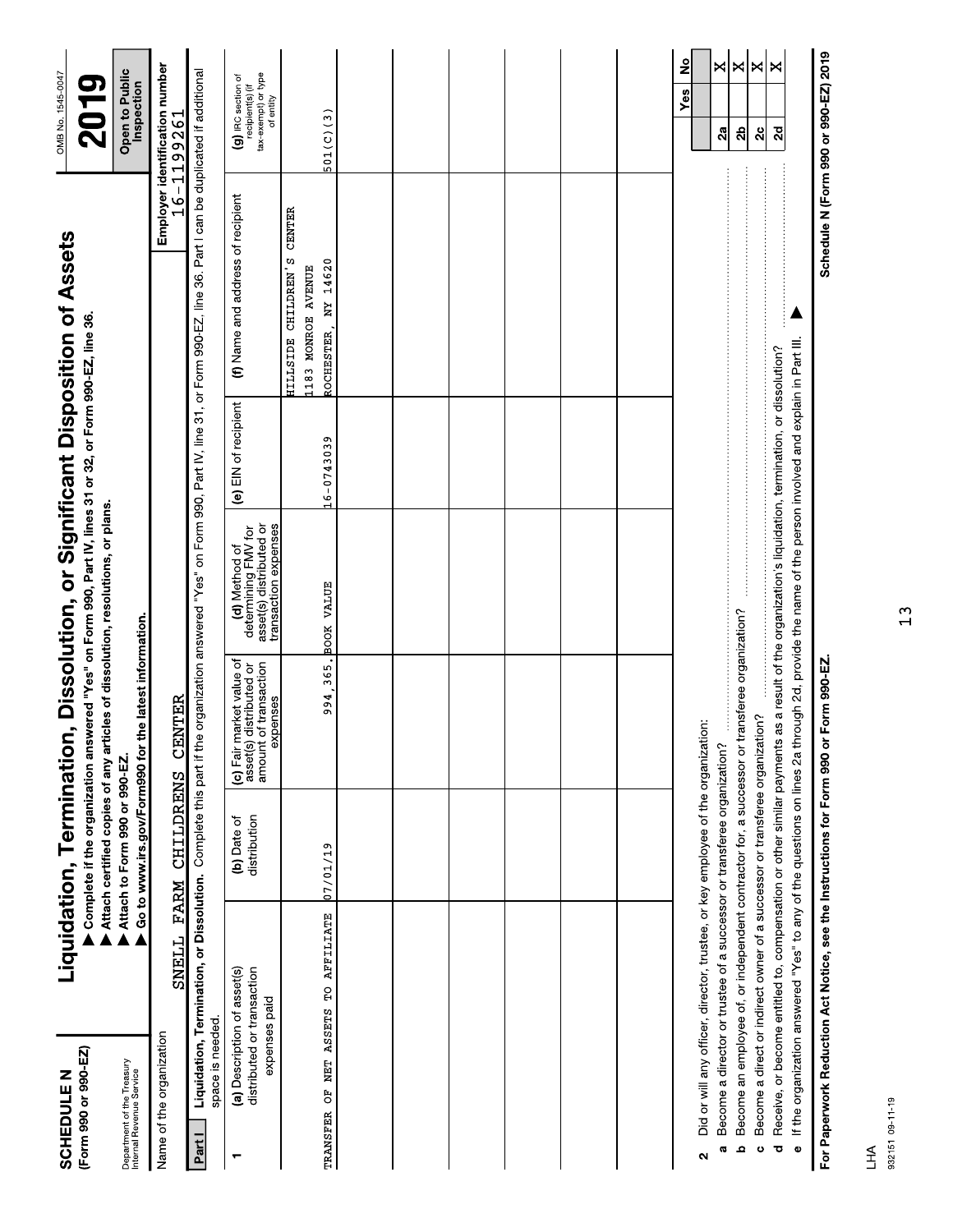| SNELL<br>Schedule N (Form 990 or 990-EZ) 2019                                                                                                                                                                                                                                                                                                              |                             | CENTER<br>FARM CHILDRENS                                                                    |                                                                                         | $\sigma$<br>$\sigma$<br>ᅱ<br>ᅱ<br>$\overline{\phantom{a}}$<br>$\frac{9}{1}$ | ٣<br>$\frac{6}{2}$                                                                                                                                                                 | Page 2                                                                     |
|------------------------------------------------------------------------------------------------------------------------------------------------------------------------------------------------------------------------------------------------------------------------------------------------------------------------------------------------------------|-----------------------------|---------------------------------------------------------------------------------------------|-----------------------------------------------------------------------------------------|-----------------------------------------------------------------------------|------------------------------------------------------------------------------------------------------------------------------------------------------------------------------------|----------------------------------------------------------------------------|
| Note: If the organization distributed all of its assets during the tax year, then Form 990, Part X, column (B), line 16 (Total assets), and line 26 (Total liabilities), should equal -0-<br>Liquidation, Termination, or Dissolution (continued)<br>Part I                                                                                                |                             |                                                                                             |                                                                                         |                                                                             |                                                                                                                                                                                    | <u>ខ</u><br>Yes                                                            |
| Did the organization distribute its assets in accordance with its governing instrument(s)? If "No," describe in Part III<br>ω                                                                                                                                                                                                                              |                             |                                                                                             |                                                                                         |                                                                             |                                                                                                                                                                                    | ×<br>ო                                                                     |
| Is the organization required to notify the attorney general or other appropriate state official of its intent to dissolve, liquidate, or terminate?<br>4a                                                                                                                                                                                                  |                             |                                                                                             |                                                                                         |                                                                             |                                                                                                                                                                                    | ×<br>49                                                                    |
| If "Yes," did the organization provide such notice?<br>م                                                                                                                                                                                                                                                                                                   |                             |                                                                                             |                                                                                         |                                                                             |                                                                                                                                                                                    | ×<br>4                                                                     |
| Did the organization discharge or pay all of its liabilities in accordance with state laws?<br><u>ທ</u>                                                                                                                                                                                                                                                    |                             |                                                                                             |                                                                                         |                                                                             |                                                                                                                                                                                    | ×<br>ю                                                                     |
| Did the organization have any tax-exempt bonds outstanding during the year?<br>ශී                                                                                                                                                                                                                                                                          |                             |                                                                                             |                                                                                         |                                                                             |                                                                                                                                                                                    | ×<br>Ga                                                                    |
| If "Yes" to line 6a, did the organization discharge or defease all of its tax-exempt bond liabilities during the tax yr in accordance with the Internal Revenue Code and state laws?<br>If "Yes" on line 6b, describe in Part III how the organization defeased or otherwise settled these liabilities. If "No" on line 6b, explain in Part III.<br>م<br>ں |                             |                                                                                             |                                                                                         |                                                                             |                                                                                                                                                                                    | සි                                                                         |
| Part II                                                                                                                                                                                                                                                                                                                                                    |                             |                                                                                             |                                                                                         |                                                                             | Sale, Exchange, Disposition, or Other Transfer of More Than 25% of the Organization's Assets. Complete this part if the organization answered "Yes" on Form 990, Part IV, line 32, | ŏ                                                                          |
| Form 990-EZ, line 36. Part II can be duplicated if additional space is needed.                                                                                                                                                                                                                                                                             |                             |                                                                                             |                                                                                         |                                                                             |                                                                                                                                                                                    |                                                                            |
| distributed or transaction<br>(a) Description of asset(s)<br>expenses paid                                                                                                                                                                                                                                                                                 | distribution<br>(b) Date of | (c) Fair market value of<br>amount of transaction<br>distributed or<br>expenses<br>asset(s) | asset(s) distributed or<br>transaction expenses<br>determining FMV for<br>(d) Method of | (e) EIN of recipient                                                        | (f) Name and address of recipient                                                                                                                                                  | tax-exempt) or type<br>(g) IRC section of<br>recipient(s) (if<br>of entity |
|                                                                                                                                                                                                                                                                                                                                                            |                             |                                                                                             |                                                                                         |                                                                             |                                                                                                                                                                                    |                                                                            |
|                                                                                                                                                                                                                                                                                                                                                            |                             |                                                                                             |                                                                                         |                                                                             |                                                                                                                                                                                    |                                                                            |
|                                                                                                                                                                                                                                                                                                                                                            |                             |                                                                                             |                                                                                         |                                                                             |                                                                                                                                                                                    |                                                                            |
|                                                                                                                                                                                                                                                                                                                                                            |                             |                                                                                             |                                                                                         |                                                                             |                                                                                                                                                                                    |                                                                            |
|                                                                                                                                                                                                                                                                                                                                                            |                             |                                                                                             |                                                                                         |                                                                             |                                                                                                                                                                                    |                                                                            |
|                                                                                                                                                                                                                                                                                                                                                            |                             |                                                                                             |                                                                                         |                                                                             |                                                                                                                                                                                    |                                                                            |
|                                                                                                                                                                                                                                                                                                                                                            |                             |                                                                                             |                                                                                         |                                                                             |                                                                                                                                                                                    |                                                                            |
| Did or will any officer, director, trustee, or key employee of the organization:<br>Become a director or trustee of a successor or transferee organization?<br><b>o</b><br>$\mathbf{\Omega}$                                                                                                                                                               |                             |                                                                                             |                                                                                         |                                                                             |                                                                                                                                                                                    | ş<br>Yes<br>$\mathbf{a}$                                                   |
| Become an employee of, or independent contractor for, a successor or transferee organization?<br>م                                                                                                                                                                                                                                                         |                             |                                                                                             |                                                                                         |                                                                             |                                                                                                                                                                                    | ಸೆ                                                                         |
| Become a direct or indirect owner of a successor or transferee organization?<br>Receive, or become entitled to, compensation or other similar payments<br>ಕ<br>ပ                                                                                                                                                                                           |                             |                                                                                             | as a result of the organization's significant disposition of assets?                    |                                                                             |                                                                                                                                                                                    | 2c<br>2d                                                                   |
| If the organization answered "Yes" to any of the questions on lines 2a through 2d, provide the name of the person involved and explain in Part III.<br>$\bullet$                                                                                                                                                                                           |                             |                                                                                             |                                                                                         |                                                                             |                                                                                                                                                                                    |                                                                            |

Schedule N (Form 990 or 990-EZ) 2019

 $14$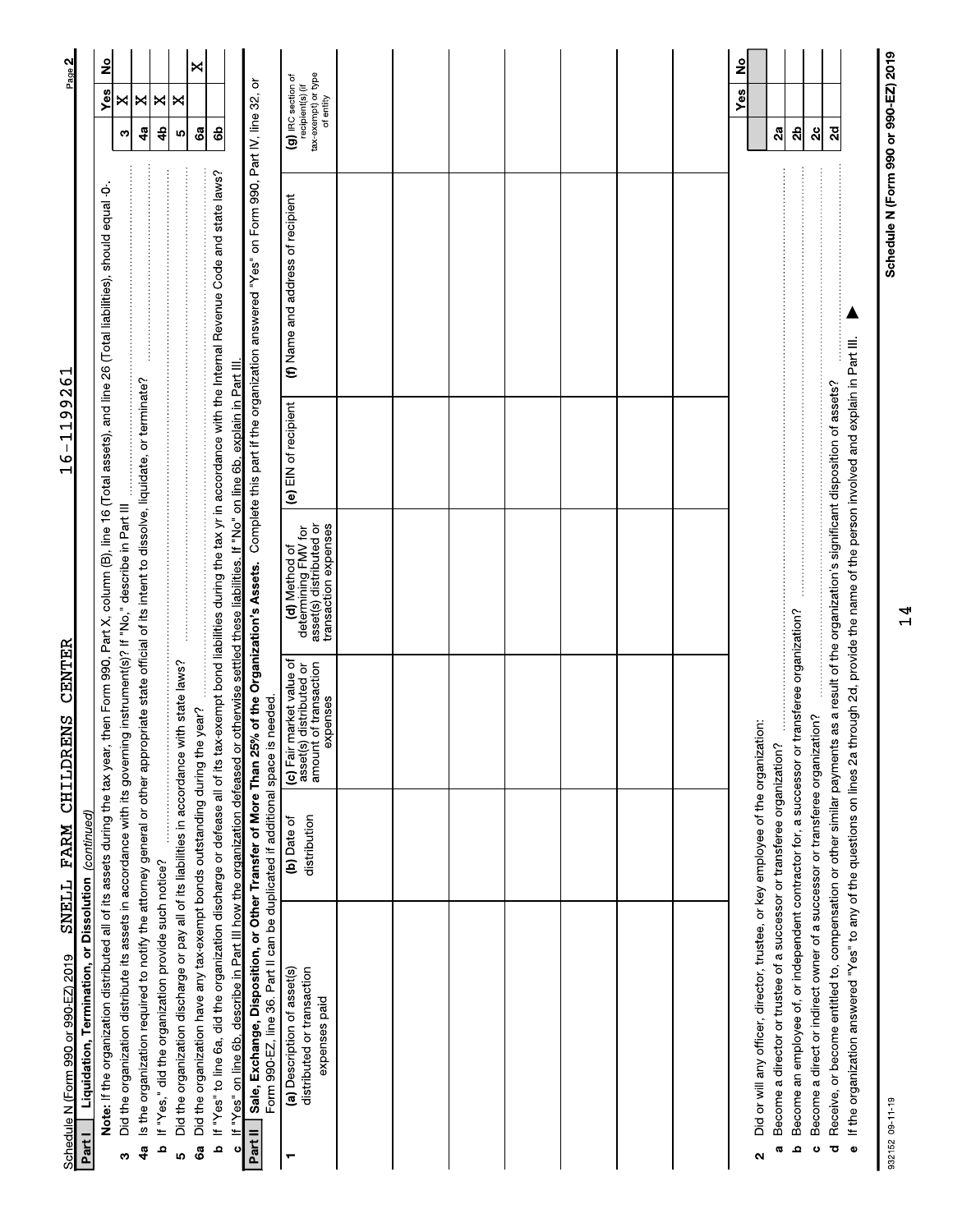SCH. N, PART I, LINE 1(A)

AS PART OF A CORPORATE RESTRUCTURING IN 2019, HILLSIDE CHILDREN'S

CENTER ACQUIRED THE ASSETS, (INCLUDING PROGRAMING) AND ASSUMED THE

LIABILITIES OF SNELL FARM CHILDREN'S CENTER AND TWO OTHER AFFILIATED

NEW YORK NOT-FOR-PROFIT ORGANIZATIONS; HILLSIDE WORK-SCHOLARSHIP

CONNECTION AND STILLWATER CHILDREN'S CENTER.

Also complete this part to provide any additional information.

Schedule N (Form 990 or 990-EZ) 2019

932153 09-11-19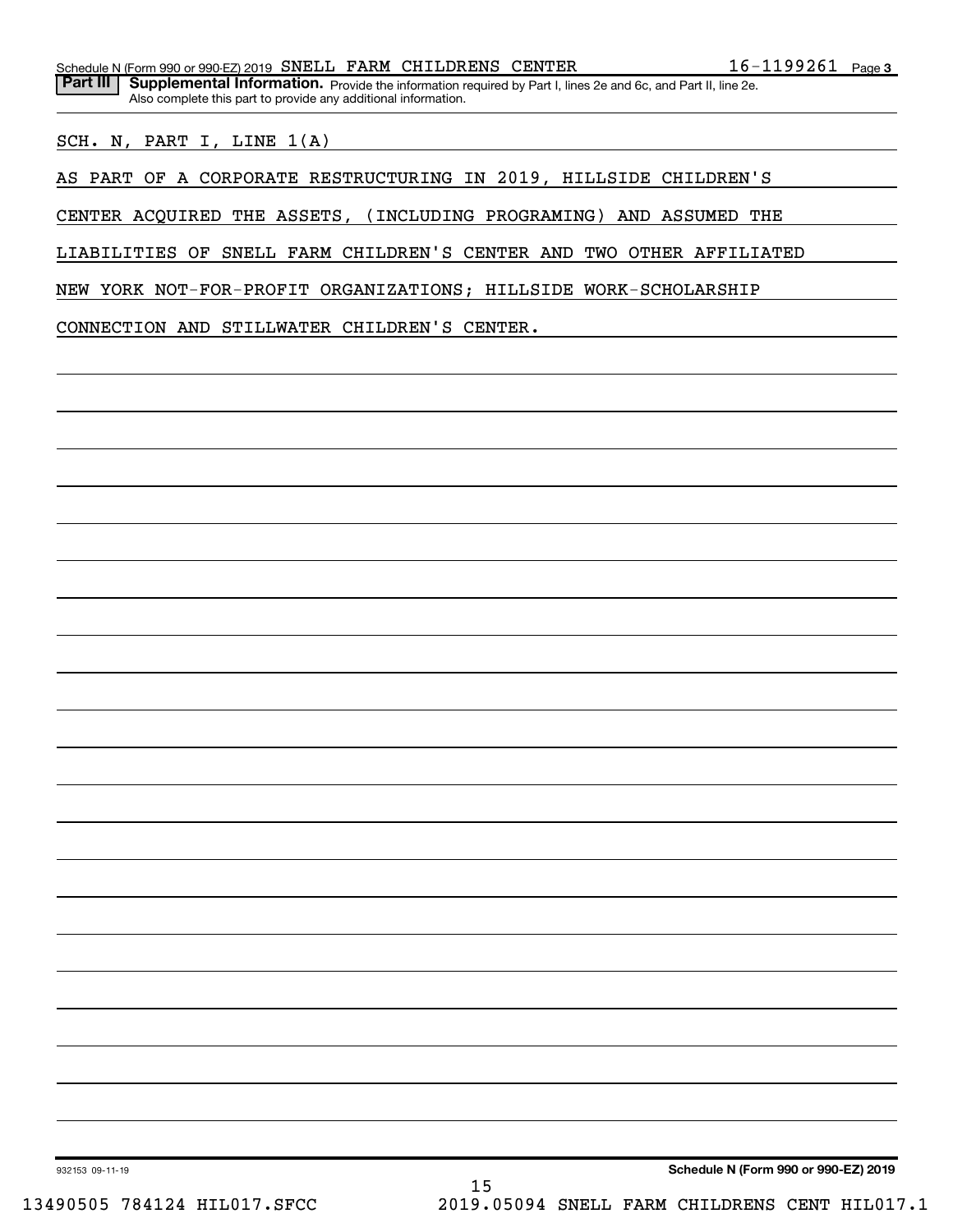| <b>SCHEDULE O</b><br>(Form 990 or 990-EZ)<br>Department of the Treasury | Supplemental Information to Form 990 or 990-EZ<br>Complete to provide information for responses to specific questions on<br>Form 990 or 990-EZ or to provide any additional information.<br>Attach to Form 990 or 990-EZ. |               |            | OMB No. 1545-0047<br>2019<br><b>Open to Public</b>  |
|-------------------------------------------------------------------------|---------------------------------------------------------------------------------------------------------------------------------------------------------------------------------------------------------------------------|---------------|------------|-----------------------------------------------------|
| Internal Revenue Service<br>Name of the organization                    | Go to www.irs.gov/Form990 for the latest information.                                                                                                                                                                     |               |            | Inspection<br><b>Emplover identification number</b> |
|                                                                         | SNELL FARM CHILDRENS CENTER                                                                                                                                                                                               |               |            | 16-1199261                                          |
|                                                                         | FORM 990-EZ, PART I, LINE 20, CHANGES IN NET ASSETS:                                                                                                                                                                      |               |            |                                                     |
|                                                                         | CHANGES IN NET ASSETS OR FUND BALANCES:                                                                                                                                                                                   |               |            | AMOUNT:                                             |
|                                                                         | TRANSFER OF NET ASSETS TO AFFILIATE ON 07/01/2019                                                                                                                                                                         |               |            | $-994, 365.$                                        |
|                                                                         | FORM 990-EZ, PART II, LINE 24, OTHER ASSETS:                                                                                                                                                                              |               |            |                                                     |
| DESCRIPTION                                                             |                                                                                                                                                                                                                           | BEG. OF YEAR  |            | END OF<br>YEAR                                      |
| ACCOUNTS RECIEVABE, NET                                                 |                                                                                                                                                                                                                           | 647,102.      |            | $0$ .                                               |
| PREPAID EXPENSES                                                        |                                                                                                                                                                                                                           |               | 26, 135.   | 0.                                                  |
| INTANGIBLE ASSETS                                                       |                                                                                                                                                                                                                           |               | 35,567.    | 0.                                                  |
| OTHER ASSETS                                                            |                                                                                                                                                                                                                           |               | $70,300$ . | $0$ .                                               |
| OTHER DEPRECIABLE ASSETS                                                |                                                                                                                                                                                                                           |               | 52,205.    | $0$ .                                               |
|                                                                         | TOTAL TO FORM 990-EZ, LINE 24                                                                                                                                                                                             | 831,309.      |            | 0.                                                  |
|                                                                         | FORM 990-EZ, PART II, LINE 26, OTHER LIABILITIES:                                                                                                                                                                         |               |            |                                                     |
| DESCRIPTION                                                             |                                                                                                                                                                                                                           | BEG. OF YEAR  |            | END OF YEAR                                         |
|                                                                         | ACCOUNTS PAYABLE AND ACCRUED EXPENSES                                                                                                                                                                                     | 252,088.      |            | $0 \cdot$                                           |
|                                                                         | TAX-EXEMPT BOND LIABILITIES                                                                                                                                                                                               |               |            | $0 \cdot$<br>946,365.                               |
|                                                                         | SECURED MORTGAGES AND NOTES PAYABLE TO                                                                                                                                                                                    |               |            |                                                     |
| UNRELATED PARTIES                                                       |                                                                                                                                                                                                                           |               |            | 0.<br>688,768.                                      |
|                                                                         |                                                                                                                                                                                                                           |               |            | 0.                                                  |
|                                                                         | TOTAL TO FORM 990-EZ, LINE 26                                                                                                                                                                                             | $2,741,267$ . |            | 0.                                                  |
|                                                                         | FORM 990-EZ, PART III, PRIMARY EXEMPT PURPOSE - PROVIDES VOCATIONAL AND<br>EDUCATIONAL PROGRAMS FOR TEENAGE BOYS IN NEED OF SUPERVISION.                                                                                  |               |            |                                                     |

|  |  |  | FORM 990-EZ, PART V, INFORMATION REGARDING PERSONAL BENEFIT CONTRACTS: |  |  |  |  |
|--|--|--|------------------------------------------------------------------------|--|--|--|--|
|--|--|--|------------------------------------------------------------------------|--|--|--|--|

932211 09-06-19 LHA For Paperwork Reduction Act Notice, see the Instructions for Form 990 or 990-EZ. Schedule O (Form 990 or 990-EZ) (2019) LET